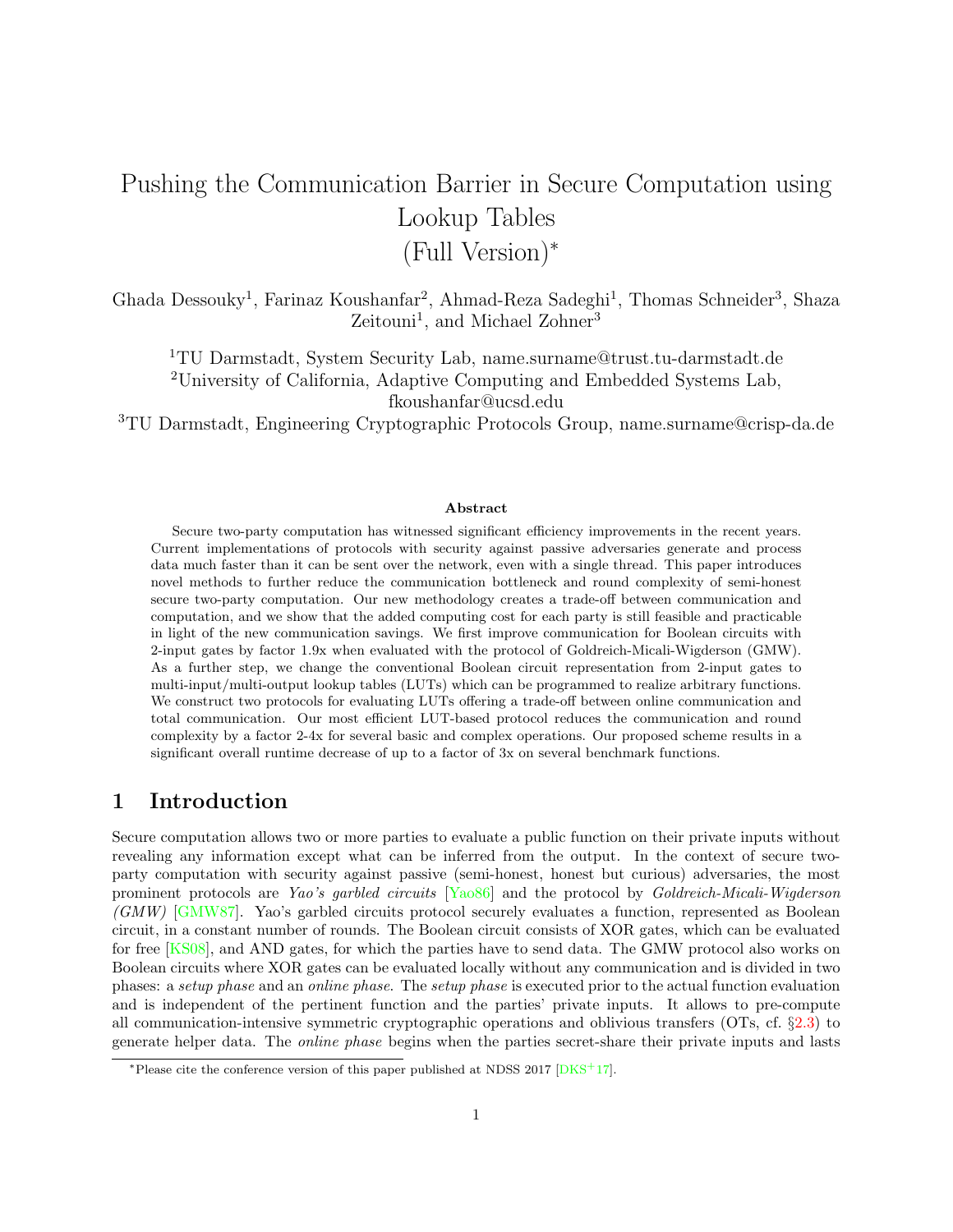throughout the evaluation of the function circuit using the pre-computed helper data until the final output is computed. The main difference of both protocols is that the round complexity of the online phase is constant for Yao's protocol, but linear in the depth of the circuit in GMW.

In recent years, the practical efficiency of secure two-party computation schemes has been dramatically improved by orders of magnitudes, making solutions ready for deployment in practice  $[BCD<sup>+</sup>09, BJSV15,$  $[BCD<sup>+</sup>09, BJSV15,$  $\text{Sec15}, \text{SHS}^+$  $\text{Sec15}, \text{SHS}^+$  $\text{Sec15}, \text{SHS}^+$ 15]. One of the key enablers for these improvements has been the efficient instantiation of underlying cryptographic primitives, which decreased the computational cost per cryptographic operation close to negligible [\[BHKR13,](#page-21-2)[GLNP15\]](#page-22-2). While the computation has been dramatically reduced, the communication improvements have been smaller, shifting the bottleneck in current protocol implementations towards communication. In particular, the work of [\[BHKR13\]](#page-21-2) computes at the speed of nearly 2 Gbit/second per thread. It has been shown in [\[ZRE15\]](#page-24-3) that today's best instantiation of Yao's protocol of [\[ZRE15\]](#page-24-3) has hit a lower bound of two  $\kappa$ -bit ciphertexts per AND gate in the Boolean circuit, where  $\kappa$  is the symmetric security parameter.

In contrast, for the GMW protocol, it has been shown that it is still possible to achieve communication less than two  $\kappa$ -bit ciphertexts per AND gate [\[KK13\]](#page-23-1). The GMW protocol allows that all symmetric cryptographic operations are pre-computed in the setup phase without knowing the function beforehand, unlike Yao's protocol, and thus offers the possibility of a very efficient online phase. Therefore, GMW is the candidate of choice in our work and the basis of our improved protocols. However, the multi-round online phase of GMW greatly reduces its practicality for many real-world secure computation applications. In order to speed up this online phase, recent work of  $[**IKM+13**,**DZ16**]$  has introduced protocols that use multi-input tables rather than traditional 2-input Boolean gates to reduce the number of communication rounds. To precompute these tables, the communication complexity in the setup phase was extremely increased, which is a common approach for improving the online phase. However, the large communication overhead introduced by these protocols is particularly intolerable for most practical purposes and real-world applications and would scale very poorly as the function size grows. Furthermore, the protocols are mostly theoretical with no evaluation of applicability besides AES in [\[DZ16\]](#page-22-3).

In summary, the main bottlenecks in passively secure two-party computation today are the setup communication (which dominates the total communication) and the online round complexity, both of which are often at a trade-off. Existing general purpose schemes achieve either low setup communication or low online round complexity, but not both.



<span id="page-1-0"></span>Figure 1: Our toolchain for compiling a high-level hardware description language into a network of 2-input Boolean gates and LUTs and evaluating them using our communication-efficient SP-LUT, OP-LUT, and N-MT protocols, which build on our improved  $\binom{N}{1}$  OT extension protocol.

## 1.1 Our Contributions

In this paper, we present a more holistic end-to-end solution that significantly reduces the communication complexity in semi-honest secure two-party computation, while simultaneously maintaining a low number of communication rounds.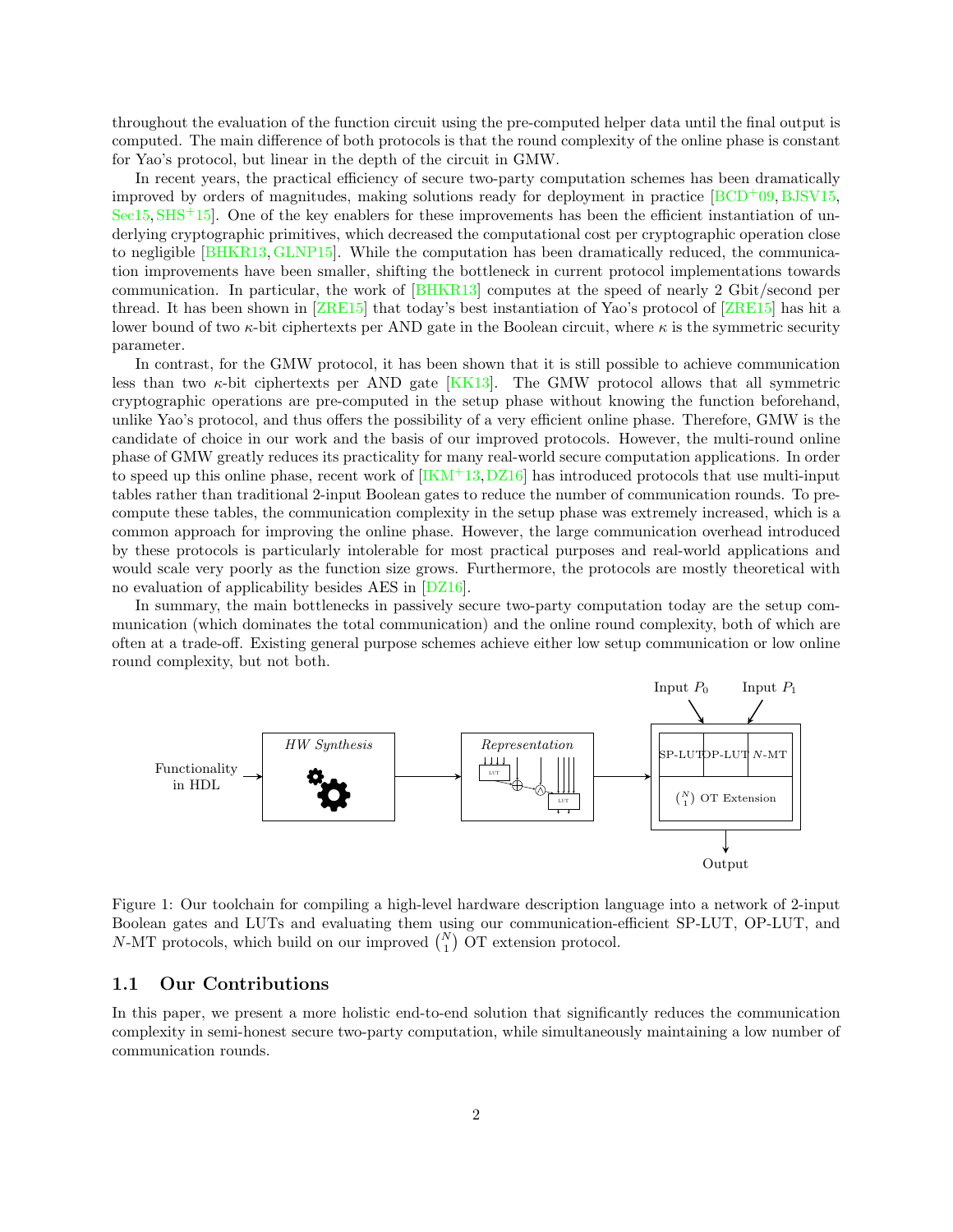LUT-based Secure Computation. We replace the function representation as 2-input Boolean gate circuit by a more compact multi-input *lookup table (LUT)*-based representation. This enables the evaluation of more complex functions by representing the entire functionality as a compact graph of interconnected LUTs. We describe, optimize and implement protocols to evaluate LUT-based circuits which reduce the communication overhead significantly by a factor 4x compared to state-of-the-art Yao's protocol [\[ZRE15\]](#page-24-3) and the round complexity by factor 4x compared to the GMW protocol. Using multi-input gates in secure computation has been investigated before, but previous works incurred a drastic communication overhead even for a small number of inputs and only considered this approach for special functions such as the AES S-box, rendering their protocols unpractical, non-generic, and unscalable for real-world applications [\[HEKM11,](#page-22-4) [KK12,](#page-23-3)[IKM](#page-23-2)<sup>+</sup>13[,MPS15,](#page-23-4)DZ16. Instead, we describe a very natural generalization of the protocol of [\[Gol04,](#page-22-5) Sect. 7.3.3] from the case of 2-input gates to d-input gates, which together with the 1-out-of-N OT extension protocol of [\[KK13\]](#page-23-1) (and the additional optimizations we propose in our work) enables computation of any functionality and makes them more practical and scalable for real-world applications.

LUT Protocols. We construct two protocol variants for evaluating LUT-based circuits, called OP-LUT and SP-LUT, that offer a trade-off between improved online communication (OP-LUT) and improved setup/total communication (SP-LUT). Our LUT protocols can also be used to evaluate 2-input Boolean gates using the GMW protocol at no additional cost, since all use XOR-based secret sharing. This allows that we can effectively and seamlessly combine the benefits of both representations with our protocols. Further details on their construction can be found in §[4.](#page-8-0)

More Efficient  $\binom{N}{1}$  OT Extension. A key building block for our LUT protocols is the 1-out-of-N oblivious transfer extension protocol, denoted as  $\binom{N}{1}$  OT extension. We use the most communication-efficient OT of [\[KK13\]](#page-23-1) as a starting point and introduce further optimizations to reduce both its computation and communication overhead. We propose a protocol called N-MT (multiplication-triple generation based on  $\binom{N}{1}$ ) OT), which leverages our optimizations to achieve a communication reduction per AND gate by a factor of 1.9x from 256 bits to 134 bits in the GMW protocol, for security parameter  $\kappa = 128$ , in comparison to the traditional 2-MT (multiplication-triple generation based on  $\binom{2}{1}$  OT) of [\[ALSZ13\]](#page-21-3) and a reduction by a factor of 1.2x compared to the protocol of  $[KK13]$ . We describe our optimization techniques in detail in §[3.](#page-5-0)

Compiler for LUT-based Secure Computation. Since we move away from 2-input Boolean gates, we require new optimized LUT-based circuit representations of functions. However, building such circuits by hand is tedious, challenging, and error-prone. Instead, we construct an automated toolchain that transforms high level function descriptions into a LUT representation. More specifically, we re-purpose hardware synthesis tools for secure computation as first shown in  $[SHS^+15, DDK^+15]$ , but for LUT-based synthesis tools, which we customize and manipulate to automatically and efficiently generate multi-input multi-output LUT representations. An in-depth description of the hardware synthesis tool leveraged and how we re-purpose it can be found in §[5.](#page-12-0)

Evaluation on Basic Operations and Applications. We demonstrate the improved efficiency and practicality of our LUT protocols by evaluating a wide range of functionalities. Our protocols are shown to improve on the communication of floating point operations by factor 2-4x and the round complexity by factor 3-4x. We report and discuss our extensive evaluation results for basic operations in §[6](#page-14-0) and more complex applications in §[7.](#page-17-0) For some operations, our most efficient LUT protocol achieves as little as half a  $\kappa$ -bit ciphertext communication per AND gate. In terms of actual runtime, our protocols achieve up to 3x faster runtime for AES and private set intersection.

## 1.2 High-Level Idea of Our Scheme

We construct a toolchain, presented in Fig. [1,](#page-1-0) that compiles functions described in a high-level hardware description language into a mixed representation of LUTs and 2-input Boolean gates using a hardware synthesis tool that we customize and re-purpose for our setting. These circuit representations can then be evaluated in a communication-efficient manner using our OP-LUT or SP-LUT protocols for LUT gates and using GMW with our N-MT pre-computation method for 2-input Boolean gates. Note that the LUT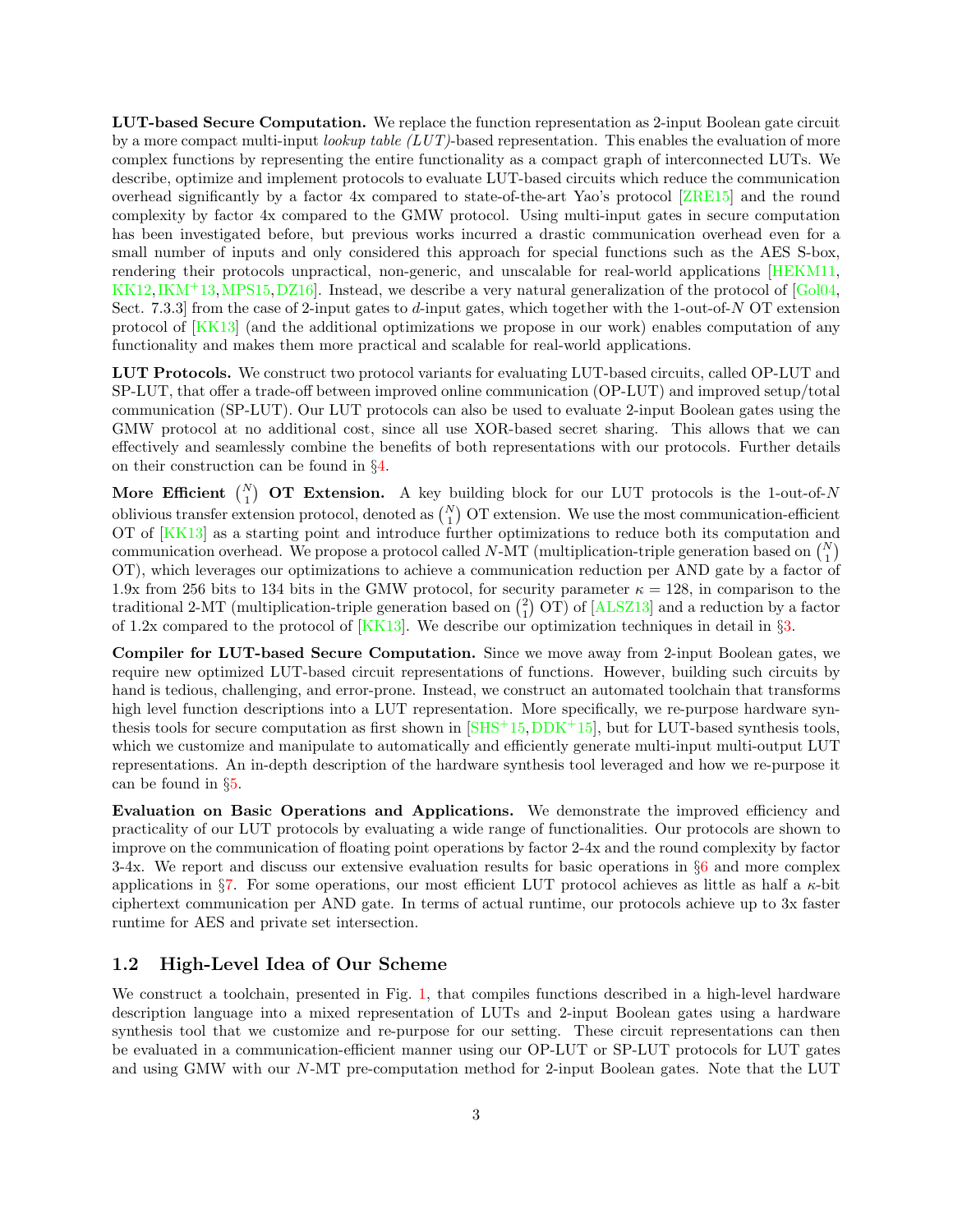protocols can be freely combined with GMW at no additional cost, since all schemes are based on XOR secret sharing. Our protocols are based on the  $\binom{N}{1}$  OT extension protocol of  $[KK13]$  which runs in the setup phase that we further optimize in terms of both communication and computation. We evaluate our protocols on various basic operations and applications in secure computation and show that our LUT protocols often achieve significantly better communication and round complexity than traditional 2-input Boolean gate representations. Our synthesized LUT representations and implementations are available within the ABY framework [\[DSZ15\]](#page-22-7) at <http://github.com/encryptogroup/ABY>.

#### 1.3 Outline

We provide preliminaries and background in  $\S2$ . Next, we describe in more detail our improved  $\binom{N}{1}$  OT extension protocol in §[3,](#page-5-0) followed by a description of our LUT-based representation and protocols in §[4.](#page-8-0) Our customized hardware synthesis approach is given in §[5.](#page-12-0) Finally, we show an extensive evaluation of our toolchain for basic operations in  $\S6$  $\S6$  and applications in  $\S7$ . We give related works in  $\S8$  $\S8$  before we conclude and give future works in §[9.](#page-20-0)

# <span id="page-3-1"></span>2 Preliminaries

## 2.1 Notation

We denote the two parties as  $P_0$  and  $P_1$  or sender  $P_S$  and receiver  $P_R$  and the symmetric security parameter as  $\kappa$ , which we fix to  $\kappa = 128$  throughout this paper.

#### 2.2 LUT-based Boolean Circuits

In our context, a Lookup Table (LUT) is the set of all functions that map  $\delta \geq 2$  input bits to  $\sigma$  output bits (cf. Fig. [2](#page-3-2) for an example). Using this representation, complex functionalities can be built as a compact graph of interconnected LUTs.



<span id="page-3-2"></span>Figure 2: A function with  $\delta = 3$  input and  $\sigma = 1$  output bits represented as Boolean circuit with 2-input gates (left) and lookup table (right).

## <span id="page-3-0"></span>2.3 Oblivious Transfer

In 1-out-of-N oblivious transfer, denoted  $\binom{N}{1}$  OT, a sender  $P_S$  inputs N messages  $(x_1, ..., x_N)$  from which a receiver  $P_R$  with selection input  $r \in [1...N]$  obtains message  $x_r$  obliviously such that  $P_S$  does not learn  $P_R$ 's choice r and  $P_R$  does not learn any information about  $x_i$  with  $i \neq r$ . By  $\binom{N}{1}$  OT<sup>m</sup> we denote m invocations of  $\binom{N}{1}$  OT, where each of the N messages has length n bits. OT is a fundamental primitive in cryptography and heavily used in secure computation. In [\[IR89\]](#page-23-5) it was shown that OTs cannot be based on one-way functions, i.e., OT requires at least some public-key cryptography. Today's fastest public-key based OT protocol of [\[CO15\]](#page-22-8) is able to compute 10,000 OTs per second.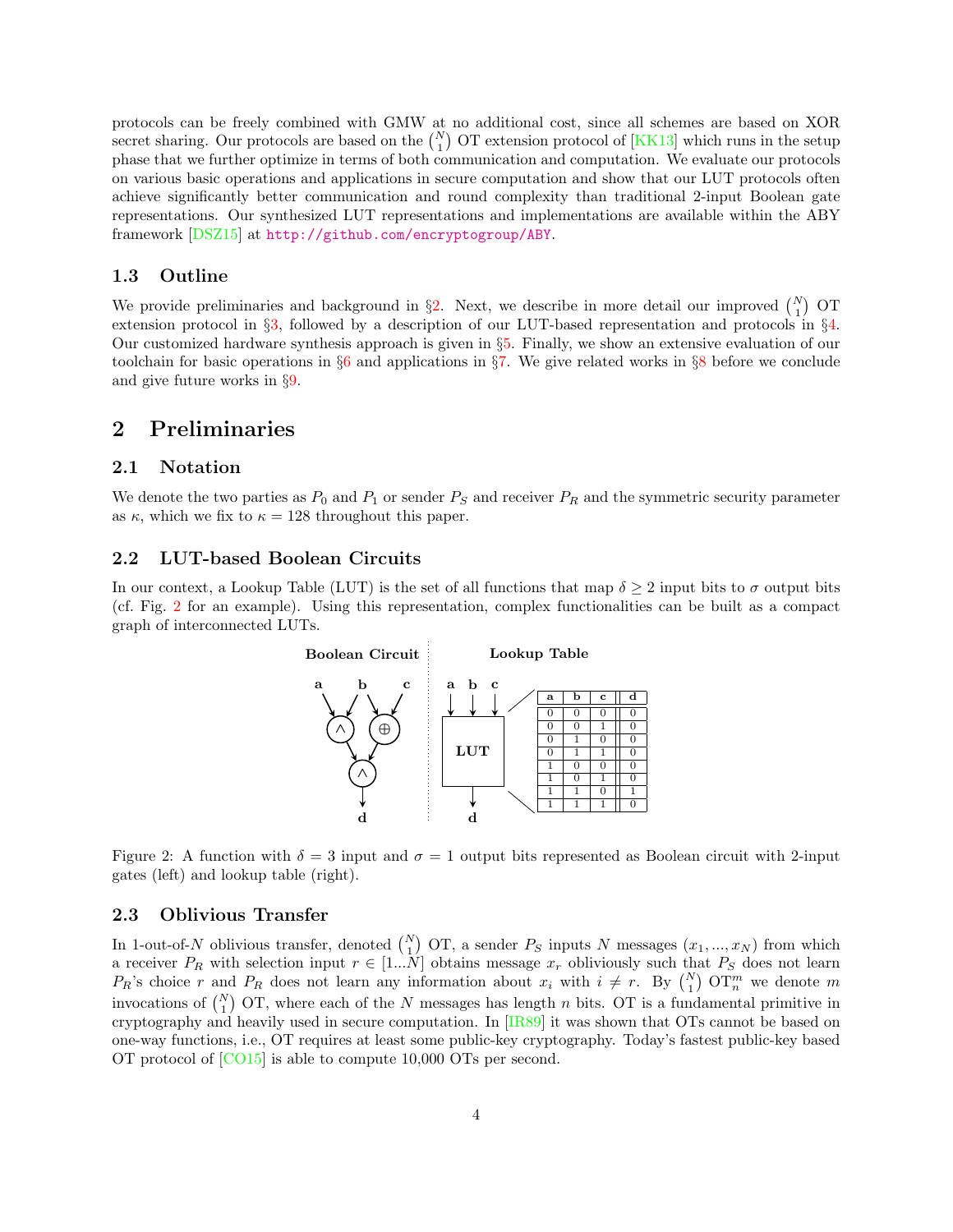**OT Extension.** In [\[IKNP03\]](#page-23-6) it was shown that it is possible to "extend" a few (around  $\kappa$ ) public-key base-OTs to an arbitrary number of OTs using symmetric cryptography only. Due to their nature, these protocols are called OT extension protocols. The communication cost of today's most efficient 1-out-of-2 OT extension protocol is  $C({\binom{2}{1} \text{ OT}_n^m}) = m\kappa + 2mn$  bits [\[ALSZ13,](#page-21-3) [KK13\]](#page-23-1). The implementation of [\[ALSZ13\]](#page-21-3) is able to compute one million OTs per second.

Random OT. Random OT is a special-purpose OT functionality, tailored for more efficient secure computation. In contrast to the standard OT functionality, in a 1-out-of-N random OT, denoted  $\binom{N}{1}$  R-OT, the sender inputs no messages to the OT protocol, but receives the messages as a random output of the protocol itself, while the receiver still inputs its selection string to choose one. This allows to remove the last message in the OT which decreases the communication to  $C(\begin{pmatrix} 2 \\ 1 \end{pmatrix}$  R-OT<sup>m</sup> $)$  =  $m\kappa$  bits [\[ALSZ13,](#page-21-3) [KK13\]](#page-23-1).

## <span id="page-4-1"></span>2.4 Yao's Garbled Circuits

Yao's garbled circuits protocol [\[Yao86\]](#page-24-0) allows two parties to securely evaluate any function, represented as a Boolean circuit. One party, the circuit garbler, assigns symmetric keys corresponding to 0 and 1 to the wires of the Boolean circuit. The garbler then garbles the circuit by encrypting the keys of the output wires of each gate using the keys of the gate's input wires. These encryptions form the garbled tables of the circuit and are transferred to the evaluator, together with the keys that correspond to both parties' input wires to the circuit. The evaluator then iteratively decrypts the correct output keys of the gates using the corresponding input keys and obtains the output of the circuit using a mapping, provided by the garbler.

Several optimizations for Yao's garbled circuits have been proposed, most notably: point-and-permute [\[MNPS04\]](#page-23-7), free-XOR [\[KS08\]](#page-23-0), fixed-key AES garbling [\[BHKR13\]](#page-21-2), and half-gates [\[ZRE15\]](#page-24-3). Overall, the garbler has to send  $2\kappa$  bits to the evaluator per AND gate, which can be done in the setup phase if the function is known. In the online phase, the evaluator locally decrypts the garbled table and computes the output in a constant number of communication rounds.

#### <span id="page-4-2"></span>2.5 Goldreich-Micali-Wigderson

The GMW protocol [\[GMW87\]](#page-22-0) for secure computation also represents a function as a Boolean circuit and secret shares the values on the wires between the parties using an XOR-based secret-sharing scheme. XOR gates can be evaluated for free locally by XORing the shares while AND gates require one interaction step between the parties using a multiplication triple. A multiplication triple (MT) is a set of shares of the form  $(c_0 \oplus c_1) = (a_0 \oplus a_1) \wedge (b_0 \oplus b_1)$ , where  $P_i$  holds the shares labeled with i, for  $i \in \{0,1\}$ . MTs can be pre-computed using  $\binom{2}{1}$  R-OT<sub>1</sub><sup>2</sup> at the cost of 2<sub>K</sub> bits of communication [\[ALSZ13\]](#page-21-3) and are used in the online phase to evaluate AND gates at the cost of 4 bits communication. In §[3.5](#page-8-1) we show how to pre-compute MTs with less communication overhead using the  $\binom{N}{1}$  OT extension of [\[KK13\]](#page-23-1). For details on the GMW protocol please refer to [\[DSZ15\]](#page-22-7).

## <span id="page-4-0"></span>2.6 Size and Depth of Boolean Circuits

For our later evaluation in §[6.1,](#page-14-1) we bound the multiplicative size (the number of AND gates) and depth (the highest number of ANDs from any input to any output) of a Boolean circuit. For many functionalities, a low multiplicative size and a low multiplicative depth are two mutually exclusive goals. Hence, we first outline the case for Boolean circuits with  $\delta$  input bits and  $\sigma = 1$  output bit, since this allows us to set tighter upper bounds, and then examine the case for  $\sigma > 1$ .

**Boolean Circuits with One Output Bit.** It was shown in [\[TP14\]](#page-24-4) that any functionality with  $\delta \leq 5$  input bits can be realized by a Boolean circuit with at most  $\delta - 1$  AND gates. For functions with  $\delta > 5$  inputs, a bound on the maximum number of AND gates is still unknown but, according to [\[TP14\]](#page-24-4), "no specific δ-variable function has yet been proven to have multiplicative complexity larger than δ − 1 for any δ". We bound the number of AND gates in a Boolean circuit C with  $\delta$  inputs by  $S(C) \leq \delta - 1$ . In [\[BB94\]](#page-21-4) it was shown that every Boolean circuit of multiplicative size  $n$  has an equivalent Boolean circuit of multiplicative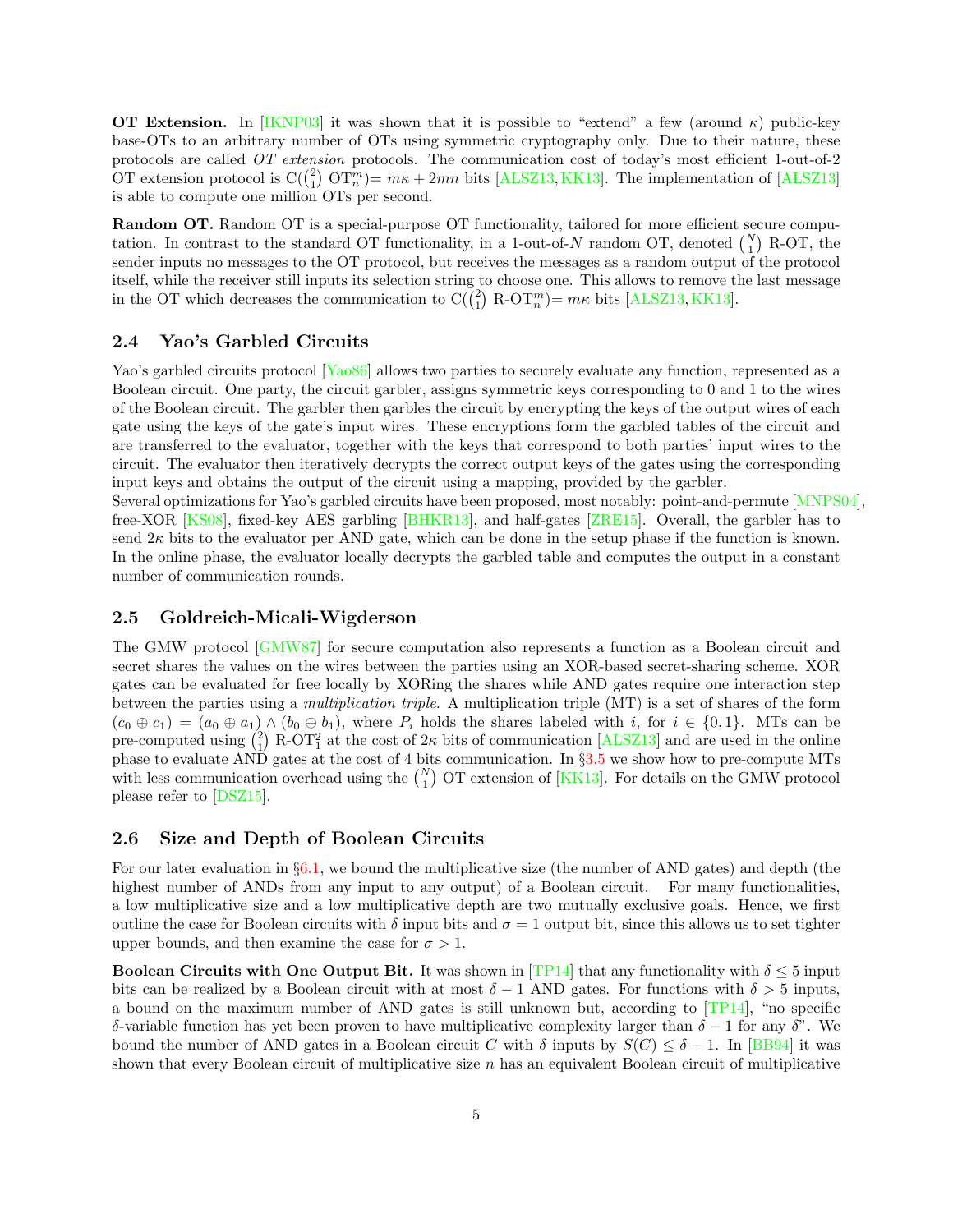depth  $O(\log n)$  and size  $O(n^{\alpha})$  for arbitrary  $\alpha > 1$ . We bound the multiplicative depth of a circuit C with δ inputs by  $D(C) \leq \log_2(δ)$ .

Boolean Circuits with Multiple Output Bits. Finding a size- or depth-optimal Boolean circuit for functionalities with  $\sigma > 1$  outputs is a hard problem for a larger number of inputs  $\delta$  [\[BP12\]](#page-21-5) and determining a minimal upper bound is a complex task out of scope of this paper. A more tractable approach to find a possible upper bound is to build optimal Boolean circuits for each output bit separately. In this paper, we take this approach and assume that a Boolean circuit C with  $\delta$  input and  $\sigma$  output bits has at most size  $S(C) \le \sigma(\delta - 1)$  if optimized for size and  $D(C) \le \log_2 \delta$  if optimized for depth.

# <span id="page-5-0"></span>3 More Efficient  $\binom{N}{1}$  OT Extension

In order to evaluate a function using our LUT protocols, we pre-compute the LUTs using OT. However, using the standard  $\binom{2}{1}$  OT extension protocol of [\[IKNP03,](#page-23-6) [ALSZ13\]](#page-21-3) to pre-compute the LUTs would result in a higher communication overhead than evaluating traditional Boolean circuits. Therefore, for improved communication efficiency, we make use of the  $\binom{N}{1}$  OT extension protocol of [\[KK13\]](#page-23-1). Although the [\[KK13\]](#page-23-1) OT extension protocol is very communication-efficient, it incurs a significant computation overhead: N symmetric operations compared to  $2 \log_2 N$  symmetric operations by the  $\binom{2}{1}$  OT extension protocol of [\[IKNP03,](#page-23-6) [ALSZ13\]](#page-21-3). In this paper, we take the OT extension protocol of [\[KK13\]](#page-23-1) as a starting point for improving communication and introduce optimization mechanisms to effectively reduce both, its computation and communication overhead.

In this section, we give an overview of the  $\binom{N}{1}$  OT protocol (§[3.1\)](#page-5-1), outline how to more efficiently instantiate the underlying error correcting code (§[3.2\)](#page-5-2) and sample random choice bits of the receiver to reduce the communication overhead (§[3.3\)](#page-6-0). Next, we present our optimizations of the underlying symmetric cryptographic primitives to reduce the computation overhead  $(\S 3.4)$  $(\S 3.4)$ . Finally, we show how to optimize the evaluation of AND gates and reduce the communication overhead in the setup phase of the GMW protocol (§[3.5\)](#page-8-1). We call our resulting protocol that combines our proposed optimizations for more efficient evaluation of AND gates N-MT. We give a full description of the  $\binom{N}{1}$  OT extension protocol of [\[KK13\]](#page-23-1) in Prot. [1.](#page-6-1)

## <span id="page-5-1"></span>3.1 Protocol Description

In the  $\binom{2}{1}$  OT extension protocol of [\[IKNP03\]](#page-23-6), the parties use multiple base-OTs to obliviously transfer shares of the receiver's selection bits. The main observation of the  $\binom{N}{1}$  OT protocol of [\[KK13\]](#page-23-1) was that this approach can be generalized to have both parties share a  $\rho$ -bit codeword from a code  $\Gamma^{\rho}$  with codewords of Hamming distance  $\kappa$ . These codewords encode the receiver's selection strings and constitute the main component of the communication workload of the OT extension protocol.

For  $N=2$ , a repetition code can be used, which has 2 codewords of size  $\rho = \kappa$ . In this case, the  $\binom{N}{1}$  OT protocol of  $[KK13]$  is identical to the  $\binom{2}{1}$  OT protocol of [\[IKNP03\]](#page-23-6).

For  $2 < N \leq 2\kappa$ , the authors of [\[KK13\]](#page-23-1) propose to use a Walsh-Hadamard code which has codewords of size  $\rho = 2\kappa$  to achieve a relative Hamming distance of  $\kappa$ . They show that, for appropriate choice of parameters  $\kappa = 128, \rho = 256, N = 16$ , generating  $\binom{2}{1}$   $\text{OT}_1^{\log_2 N}$  from their  $\binom{N}{1}$  OT protocol requires only 320 bits of communication while the  $\binom{2}{1}$  OT of [\[IKNP03,](#page-23-6) [ALSZ13\]](#page-21-3) requires 520 bits.

For  $N > 2\kappa$ , a linear error-correcting code achieves the best performance. In particular, when  $N = poly(\kappa)$ , the communication cost for the OT extension part of  $\binom{N}{1}$  OT invocations decreases asymptotically from  $O(\kappa \log N)$  to  $O(\kappa)$  compared to a  $\binom{2}{1}$  OT instantiation.

## <span id="page-5-2"></span>3.2 Our Size-Optimized Codes

The efficiency gains from the  $\binom{N}{1}$  OT extension protocol of [\[KK13\]](#page-23-1) for  $N > 2$  are due to efficient instantiations of the underlying codes. For  $2 < N \leq 2\kappa$ , [\[KK13\]](#page-23-1) uses a Walsh-Hadamard code, which has codewords of size  $\rho = 2\kappa = 256$  bits to achieve a Hamming distance of  $\kappa = 128$  between codewords. However, for  $N = 2^i$ ,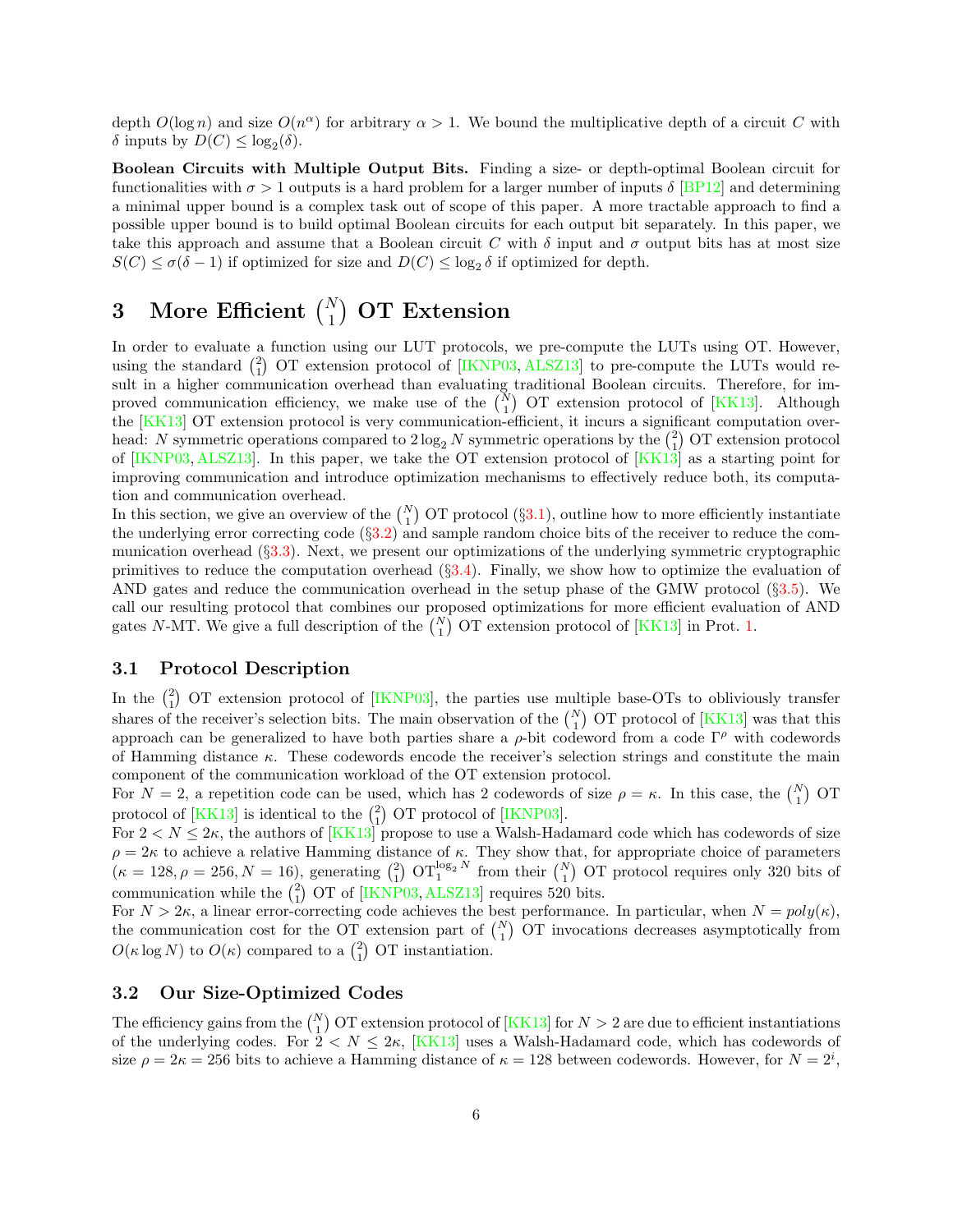## <span id="page-6-1"></span> ${\rm PROTOCOL}$   $1$   $\binom{N}{1}$   ${\rm OT}$  extension protocol  ${\rm [KK13]}$  ${\rm [KK13]}$  ${\rm [KK13]}$ )

- Common Input: Symmetric security parameter  $\kappa$ ; code  $\Gamma^{\rho} = (\gamma_1, ..., \gamma_N)$  with  $\rho$ -bit codewords.
- Input of  $P_S: m$  tuples  $(x_j^1, ..., x_j^N)$  of *n*-bit strings.
- Input of  $P_R$ : *m* selection integers  $r = (r_1, \ldots, r_m)$ with  $r_j \in [N]$ .
- Oracles and cryptographic primitives: An ideal  $\binom{2}{1}$  OT<sub> $k$ </sub> primitive, a pseudo-random generator G :  $\{0,1\}^k \rightarrow \{0,1\}^m$  and a correlation-robust function  $H: [m] \times \{0,1\}^{\rho} \rightarrow \{0,1\}^n$ .
- 1. Ps initializes a random vector  $s = (s_1, \ldots, s_\rho) \in_R$  $\{0,1\}^{\kappa}$  and  $P_R$  chooses  $\rho$  pairs of seeds  $(k_i^0, k_i^1) \in_R$  ${0,1}^{\kappa}.$
- <span id="page-6-2"></span>2. The parties invoke  $\binom{2}{1}$  OT<sub> $k$ </sub>, where  $P_S$  acts as the re*ceiver* with input s and  $P_R$  acts as the sender with inputs  $(k_i^0, k_i^1)$  for every  $1 \leq i \leq \rho$ .

 $P_R$  forms two  $m \times \rho$  bit matrices  $T = [t^1 | \dots | t^{\rho}]$  with  $t^i = G(k_i^0)$  (where its *i*-th column is  $t^i$  and its *j*-th row is  $t_j$ ) and  $C = [c_1 | \dots | c_m]$ , (where its *i*-th column is  $c^i$ and its *j*-th row is  $c_j$ ) with  $c_j = \gamma_{r_j}$  for  $1 \leq i \leq \rho$  and  $1 \leq j \leq m$ .

- <span id="page-6-3"></span>3.  $P_R$  computes and sends  $u^i = t^i \oplus G(k_i^1) \oplus c^i$  to  $P_S$  for every  $1 \leq i \leq \rho$ .
- <span id="page-6-4"></span>4. For every  $1 \leq i \leq \rho$ ,  $P_S$  defines  $q^i = (s_i \cdot u^i) \oplus G(k_i^{s_i})$ . (Note that  $q^i = (s_i \cdot c^i) \oplus t^i$ .) Let  $Q = [q^1 | \dots | q^{\ell}]$  denote the  $m \times \ell$  bit matrix where its *i*-th column is  $q^i$ . Let  $q_j$  denote the *j*-th row of the matrix Q. (Note that  $q^{i} = (s_i \cdot c^i) \oplus t^i$  and  $q_j =$  $(c_j \wedge s) \oplus t_j$ .)
- <span id="page-6-5"></span>5. For  $p \in [N]$ ,  $P_S$  computes  $y_j^p = x_j^p \oplus H(j, q_j \oplus \gamma_p)$  and sends  $(y_j^1, \ldots, y_j^N)$  for every  $1 \le p \le N$  and  $1 \le j \le m$ .
- <span id="page-6-6"></span>6. For  $1 \leq j \leq m$ ,  $P_R$  computes  $x_j = y_j^{r_j} \oplus H(j, t_j)$ .
- 7. **Output:**  $P_R$  outputs  $(x_1, \ldots, x_m)$ ;  $P_S$  has no output.

with  $2 \leq i \leq 8$ , the Walsh-Hadamard code is not size-optimal with regard to the codeword size  $\rho$ . Hence, we propose to use more size-efficient codes in order to further decrease the communication. We base our code choices on the list of efficient codes in [\[SS06\]](#page-24-5) and give the codeword sizes for  $N = 2^i$  for  $1 \le i \le 12$ in Tab. [1.](#page-7-1) In particular, for  $N = 4$  we use a parity check code, for  $N \in \{8, 16, 32, 64, 128, 256\}$ , we use a Simplex code, for  $N = 512$ , we use a Reed-Muller code, for  $N \in \{1,024, 2,048\}$ , we use a narrow-sense BCH-code, and for  $N = 4,096$ , we use the concatenation of a Denniston code and a Simplex code (see [\[SS06\]](#page-24-5) for more details). The OT communication improvements achieved by adopting our reduced codeword sizes are the largest for  $N = 4$  (reduced by 64 bits) and decrease with N growing towards 256 (reduced by 1 bit). Note that using size-optimized codes does not increase computation or reduce security over using the Walsh-Hadamard codes.

## <span id="page-6-0"></span>3.3 Random Choice Bits

In all  $\binom{N}{1}$  OT protocol invocations throughout this work, the receiver samples and inputs a random selection string  $r \in_R [1...N]$ . However, we observe that the communication from receiver to sender can be reduced by having the  $\binom{N}{1}$  OT protocol sample r randomly during the execution and output it to the receiver. In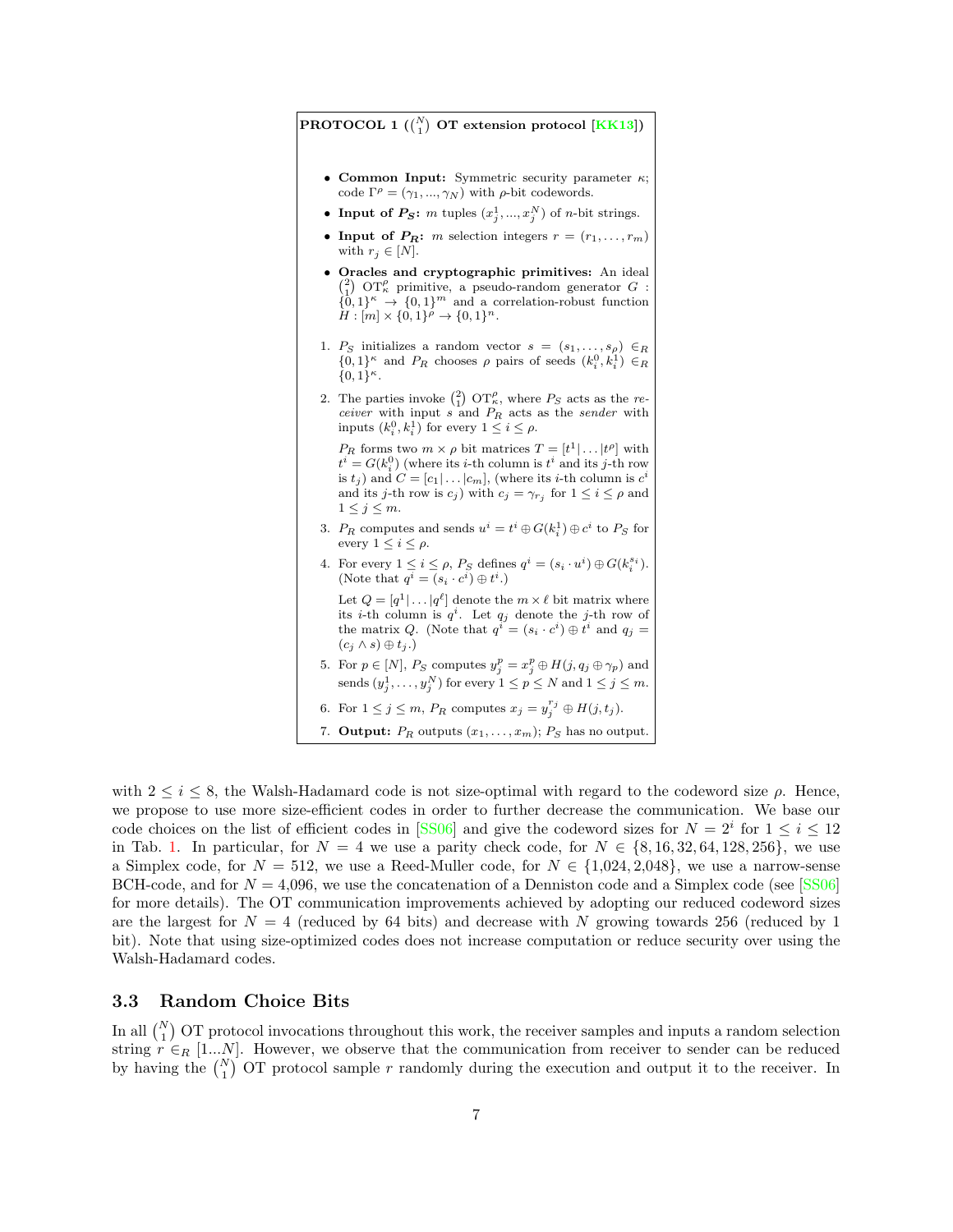| N                               | $\bf{2}$ |     |     | 16   | 32   | 64   |
|---------------------------------|----------|-----|-----|------|------|------|
| Our Size-Efficient Codes [bits] | 128      | 192 | 224 | 240  | 248  | 252  |
| $KK13$ Codes [bits]             | 128      | 256 | 256 | 256  | 256  | 256  |
| N                               | 128      | 256 | 512 | 1024 | 2048 | 4096 |
| Our Size-Efficient Codes [bits] | 254      | 255 | 256 | 264  | 268  | 270  |
| $KK13$ Codes [bits]             | 256      | 256 | -   | -    |      | -    |

<span id="page-7-1"></span>Table 1: Communication for  $\binom{N}{1}$  OT with size-optimal codes [\[SS06\]](#page-24-5) compared to those used in [\[KK13\]](#page-23-1). order to randomly sample r, we transform the code  $\Gamma^{\rho}$  into a *systematic form*, similar to [\[FJJBT16\]](#page-22-9). In the systematic form, the input data is embedded into the codeword, i.e., the integer  $s \in \{0,1\}^{\log_2 N}$  is a sub-string of codeword  $c_s$ . Assume that s is embedded in the first  $\log_2 N$  positions of each  $c_s$ . We can now let the receiver compute the choice bits  $r_j$  in the j-th OT as  $r_j = r_{j,1}||...||r_{j,log_2N}$  with  $r_i = G(k_i^0)_j \oplus G(k_i^1)_j$ in Step [2](#page-6-2) in Prot. [1.](#page-6-1) Consequently, we can change Step [3](#page-6-3) and Step [4](#page-6-4) to avoid sending the  $u_j$  values for these positions. In particular, we have  $P_R$  perform Step [3](#page-6-3) only for  $\log_2 N < i \leq \rho$  and  $P_S$  compute in Step [4:](#page-6-4)

$$
q^{i} = \begin{cases} G(k_i^{s_i}), & \text{if } 1 \le i \le \log_2 N \\ (s_i \cdot u^i) \oplus G(k_i^{s_i}), & \text{else.} \end{cases}
$$

Overall, this enables us to further reduce the communication for  $\binom{N}{1}$  OT by log<sub>2</sub> N bits. Furthermore, this can be combined with  $\binom{N}{1}$  R-OT to further reduce the communication overhead.

## <span id="page-7-0"></span>3.4 Pipelined AES-256

In OT extension [\[IKNP03,](#page-23-6)[KK13\]](#page-23-1), both parties process several value tuples that are correlated by a constant XOR offset using a correlation-robust function  $(CRF)$  (cf. H in Step [5](#page-6-5) and Step [6](#page-6-6) in Prot. [1\)](#page-6-1). While the CRF has traditionally been instantiated with a hash function, more efficient AES-based constructions have been used to replace it [\[KSS12,](#page-23-8) [BHKR13,](#page-21-2) [GLNP15\]](#page-22-2). When using the most efficient, fixed-key AES instantiation [\[BHKR13\]](#page-21-2), the input is restricted to the block-length of AES, i.e., 128-bit, which suffices for the  $\binom{2}{1}$  OT extension protocol of [\[IKNP03\]](#page-23-6) when  $\kappa = 128$ -bit. However, in the  $\binom{N}{1}$  OT extension of [\[KK13\]](#page-23-1), we need to process codewords of size  $\rho > 128$  bits for  $N > 2$ , which prevents the use of fixed-key AES. Falling back to a hash function or AES-256 with key schedule [\[KSS12\]](#page-23-8) greatly decreases performance by about an order of magnitude, as depicted in Tab. [2.](#page-7-2) Furthermore, the  $\binom{N}{1}$  OT protocol requires N invocations of an expensive CRF (instantiated via AES-256 with key schedule or SHA-256) as opposed to  $2 \log N$  invocations of a cheaper CRF (instantiated via AES-128) when using  $\binom{2}{1}$  OT. In particular, for our protocols in §[4](#page-8-0) we use  $N = 256$ , which requires 256 CRF invocations when using  $\binom{N}{1}$  OT compared to 16 invocations when using  $\binom{2}{1}$  OT. Using AES-256 with key schedule instantiation for  $\binom{N}{1}$  OT and the pipelined AES-128 instantiation of  $\boxed{\text{GLNP15}}$  for  $\binom{2}{1}$  OT, this results in a computational overhead of 480x.

| Primitive                 | Width     | Time [ms] | Pipe-Time [ms] |
|---------------------------|-----------|-----------|----------------|
| <b>AES-128 [BHKR13]</b>   | 128       | 158       | 54             |
| $AES-128+KS$ $GLNP15$     | 128       | 1.460     | 358            |
| <b>AES-256+KS [KSS12]</b> | 256       | 1.625     | 476            |
| <b>SHA-256</b>            | arbitrary | 2.487     |                |

<span id="page-7-2"></span>Table 2: Instantiations of a correlation-robust function with input width in bits and (pipelined) run-time for 10<sup>7</sup> invocations.

We improve the performance of the  $CRF$  instantiation based on AES-256 with key schedule by pipelining the AES-256 key expansion and encryption routines as well as pipelining multiple invocations of AES, similar to the approach of [\[GLNP15\]](#page-22-2) for AES-128. Thereby, we manage to decrease the computation time for AES-256 by factor 4, which reduces the computational overhead compared to  $\binom{2}{1}$  OT to 140x. When evaluating a  $\binom{256}{1}$  OT $1^{10^7}$  using the [\[KK13\]](#page-23-1) protocol, this reduces the evaluation time from 79 s to 22 s. For  $\rho > 256$ , we instantiate the CRF with SHA-256.

A promising line of research is given in [\[GM16\]](#page-22-10), which outlines how to obtain cryptographic permutations with larger block sizes based on fixed-key AES-128. Due to security concerns, however, we refrain from using their instantiations but point it out as a future alternative to explore.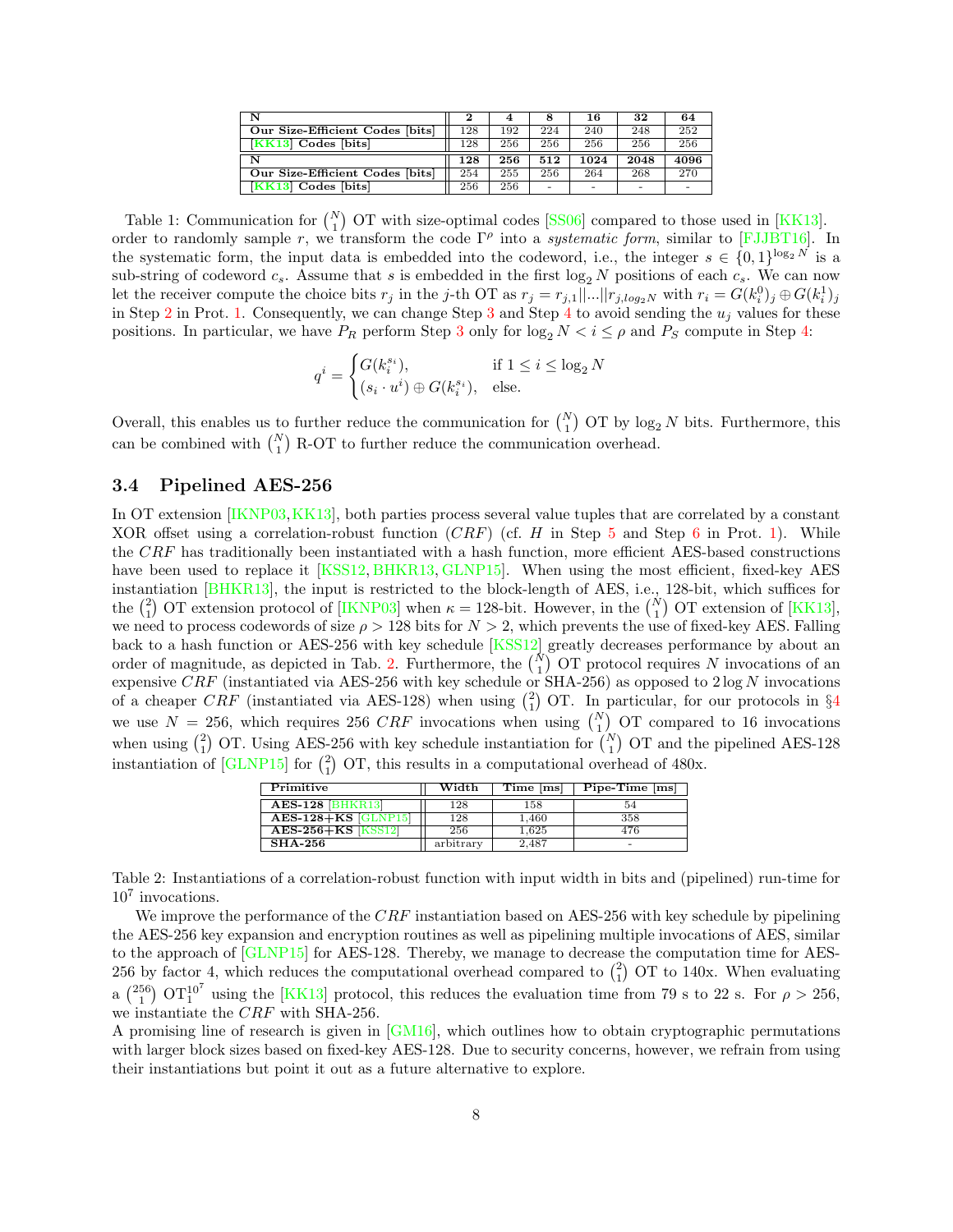# <span id="page-8-1"></span> $3.5 \quad \text{Multiplication Triples from } \binom{N}{1} \text{ OT}$

To improve the communication in secure computation, the work of [\[KK13\]](#page-23-1) proposed to use their  $\binom{N}{1}$  OT protocol to reduce  $\binom{N}{1}$   $\text{OT}^1_{\log_2 N}$  to  $\binom{2}{1}$   $\text{OT}^{\log_2 N}$ . They achieved a communication saving of up to 1.6x per  $\binom{2}{1}$  OT<sub>1</sub>, from 256 bits to 160 bits, when setting  $\kappa = 128$  and  $N = 16$ . In this work, we further improve on their communication savings by using our optimized  $\binom{N}{1}$  OT protocol to directly compute a multiplication triple (MT), which corresponds to a  $\binom{4}{1}$  OT<sub>1</sub>. For this reduction, we evaluate  $\binom{N}{1}$  OT<sub>1<sub>0g<sub>4</sub>(N)</sub> which we can</sub> directly transform to  $\binom{4}{1}$   $\text{OT}_1^{\log_4(N)}$ . We vary possible choices for N in Tab. [3](#page-8-2) and observe that the highest improvement of 1.9x is obtained for  $N = 16$ , where one MT can be computed at the cost of 134 bits in the setup phase, and 2 MTs at the cost of 268 bits as shown in Tab. [3.](#page-8-2) Compared to the protocol in [\[KK13\]](#page-23-1), our N-MT protocol reduces the communication by factor 1.2x from 160 bits to 134 bits. Adding the 4 bits for the evaluation in the online phase, the total communication is now as low as 138 bits per AND gate.

| N           | 4    |     | 16   | 32   | 64  | 128 | 256  |
|-------------|------|-----|------|------|-----|-----|------|
| $#$ Triples |      | 1.5 | 2    | 2.5  |     | 3.5 |      |
| $2-MT$      | 256  | 384 | 512  | 640  | 768 | 896 | .024 |
| $N-MT$      | 194  | 223 | 268  | 339  | 438 | 759 | .271 |
| Improvem.   | 1.32 | .72 | 1.91 | . 89 | 75  | 18  | 0.81 |

<span id="page-8-2"></span>Table 3: Communication for generating multiplication triples using  $\binom{2}{1}$  R-OT [\[ALSZ13\]](#page-21-3) (2-MT) and  $\binom{N}{1}$  OT [\[KK13\]](#page-23-1) with our optimizations (N-MT). Best results marked in **bold.** 

# <span id="page-8-0"></span>4 LUT-based Secure Computation

In this section, we discuss how to model the functionality as network of interconnected LUTs with multiple input bits that can be evaluated in a constant number of rounds per layer of LUTs  $(\S 4.1)$  $(\S 4.1)$ . We first summarize the one-time truth table (OTTT) approach of  $[KM+13]$  with pre-computation of  $[DZ16]$  (§[4.2\)](#page-9-0). We then present our Online-LUT (OP-LUT) scheme, which is optimized for an efficient online phase but has high communication in the setup phase  $(\S 4.3)$  $(\S 4.3)$ . Next, we give the Setup-LUT (SP-LUT) protocol that dramatically reduces the communication in the setup phase but slightly increases the communication in the online phase  $(\S4.4)$  $(\S4.4)$ . Finally, we show how to optimize the online phase of the SP-LUT protocol to achieve better round and communication complexity and how to compute LUTs with overlapping inputs more efficiently  $(\S 4.5)$  $(\S 4.5)$ . We give a summary of the communication costs for these protocols in Tab. [4.](#page-8-4)

| # Inputs $\delta$                          | $\mathbf 2$                | 3                                     | 4                  | 5                   | 6                   | ▼                                       | 8                                       | Asymptotic                                                 |  |  |  |  |  |  |  |
|--------------------------------------------|----------------------------|---------------------------------------|--------------------|---------------------|---------------------|-----------------------------------------|-----------------------------------------|------------------------------------------------------------|--|--|--|--|--|--|--|
|                                            | Setup Communication [bits] |                                       |                    |                     |                     |                                         |                                         |                                                            |  |  |  |  |  |  |  |
| $\overline{\text{OTTT}   \text{IKM}^+}$ 13 | $\leq 552\sigma$           | $\leq 2.208\sigma$                    | $\leq 6.624\sigma$ | $\leq 17.664\sigma$ | $\leq 44,160\sigma$ | $\langle \approx 2^{17} \sigma \rangle$ | $\langle \approx 2^{18} \sigma \rangle$ | $\langle 138(\delta-1)2^{\delta}\sigma \rangle$            |  |  |  |  |  |  |  |
| OP-LUT $(\S4.3)$                           | $16\sigma + 190$           | $64\sigma + 221$                      | $256\sigma + 236$  | $1.024\sigma + 243$ | $4.096\sigma + 246$ | $\approx 2^{14}\sigma$                  | $\approx 2^{16}\sigma$                  | $\mathrm{OT}_{\sigma N}^1$ )- $\delta$<br>$C(\binom{N}{3}$ |  |  |  |  |  |  |  |
| $SP-LUT (§4.4)$                            | 190                        | 221                                   | 236                | 243                 | 246                 | 247                                     | 247                                     | $R-OT$ ) $-\delta$<br>$C((\frac{N}{2})^n)$                 |  |  |  |  |  |  |  |
| Online Communication [bits]                |                            |                                       |                    |                     |                     |                                         |                                         |                                                            |  |  |  |  |  |  |  |
| $\overline{\text{OTT } \wedge}$ OP-LUT     | 4                          | 6                                     | 8                  | 10                  | 12                  | 14                                      | 16                                      | $2\delta$                                                  |  |  |  |  |  |  |  |
| <b>SP-LUT</b>                              | $4\sigma + 2$              | $8\sigma+3$                           | $16\sigma + 4$     | $32\sigma+5$        | $64\sigma+6$        | $128\sigma+7$                           | $256\sigma+8$                           | $2^{\delta}\sigma+\delta$                                  |  |  |  |  |  |  |  |
| <b>Total Communication</b>                 |                            | $\text{Setup} + \text{Online}$ [bits] |                    |                     |                     |                                         |                                         |                                                            |  |  |  |  |  |  |  |
| OTTT $[IKM+13]$                            | $< 554\sigma$              | $\leq 2.214\sigma$                    | $\leq 6.632\sigma$ | $< 17.674\sigma$    | $<$ 44,172 $\sigma$ | $\alpha \approx 2^{17} \sigma$          | $\ll \approx 2^{18} \sigma$             |                                                            |  |  |  |  |  |  |  |
| OP-LUT $(\S4.3)$                           | $16\sigma + 194$           | $64\sigma + 227$                      | $256\sigma + 244$  | $1.024\sigma + 253$ | $4.096\sigma + 258$ | $\approx 2^{14} \sigma$                 | $\approx 2^{16}\sigma$                  |                                                            |  |  |  |  |  |  |  |
| $SP-LUT(§4.4)$                             | $4\sigma + 192$            | $8\sigma + 224$                       | $16\sigma + 240$   | $32\sigma + 248$    | $64\sigma + 252$    | $128\sigma + 244$                       | $256\sigma + 255$                       |                                                            |  |  |  |  |  |  |  |

<span id="page-8-4"></span>Table 4: Setup, Online and Total communication for a  $\delta$ -input LUT with  $\sigma$  outputs for the OTTT protocol  $[IKM+13]$ , Online-LUT (OP-LUT) and Setup-LUT (SP-LUT). Best results marked in **bold.** 

### <span id="page-8-3"></span>4.1 Lookup-Tables

For our protocols in this section, we assume that the parties have XOR secret-shared their private inputs and represent the functionality as network of LUTs and XOR gates. In our context, a δ-input bit LUT with σ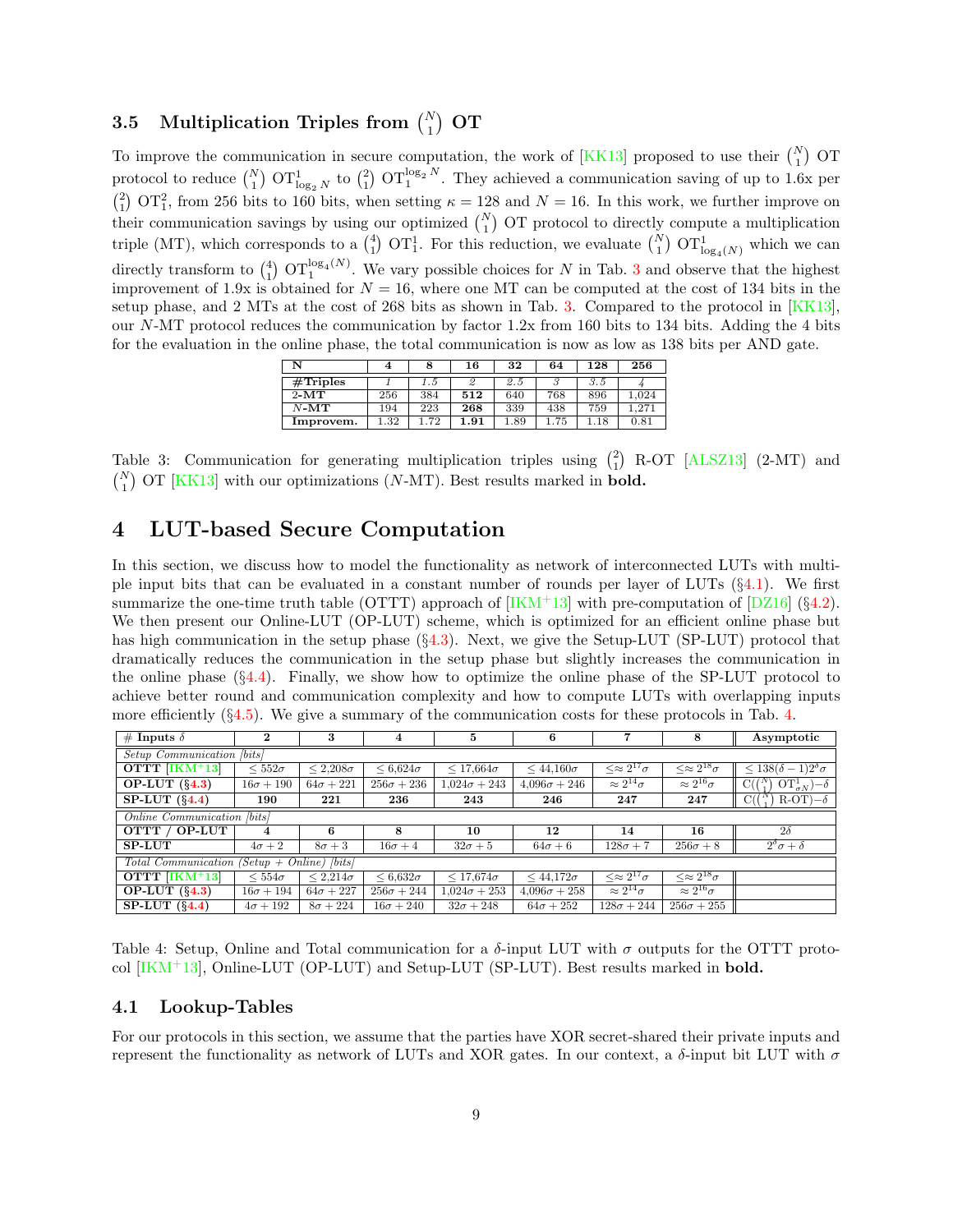output bits is a table that maps an  $\delta$ -bit secret-shared input to  $\sigma$ -bit secret-shared output and can thereby be used to represent any function  $f: \{0,1\}^\delta \mapsto \{0,1\}^\sigma$ . In contrast to Boolean circuits based on 2-input gates, LUT-based circuits do not use internal logic operations to map inputs to outputs and their evaluation costs depend only on the number of inputs and outputs. We show how to pre-compute and evaluate a  $\delta$ -bit input LUT in the next sections. As in GMW, XOR gates can be evaluated locally by both parties XORing their respective shares. Moreover, we can reduce the number of output bits if one output bit can be computed as a linear combination of other outputs.

## <span id="page-9-0"></span>4.2 One-Time Truth Tables (OTTT)

In this section we describe the OTTT protocol of  $[IKM+13]$  with circuit-based pre-computation from  $[DZ16]$ , which is given in Prot. [2.](#page-10-2) The high-level idea behind the OTTT protocol is that two parties hold secret shares  $T^0$  and  $T^1$  of a lookup table T, whose entries were randomly rotated across both dimensions using r, s such that  $T^0[i] \oplus T^1[i] = T[r \oplus s \oplus i]$ , for all  $0 \leq i < 2^{\delta}$ . Each of the parties knows a secret share of the truth-table as well as the rotation value, i.e.,  $P_0$  knows  $(T^0, r)$  and  $P_1$  knows  $(T^1, s)$ .

**Pre-Computation.** During the setup phase, the truth-table T needs to be shared such that  $P_0$  holds  $(T^0, r)$ and  $P_1$  holds  $(T^1, s)$ . A possible method for pre-computing the table was outlined in [\[DZ16\]](#page-22-3): Both parties evaluate a Boolean circuit representing the table once for every possible input, resulting in an overhead of factor  $2^{\delta}$  compared to a Boolean circuit evaluation.<sup>[1](#page-9-2)</sup> In more detail, the parties represent the table T as Boolean circuit  $C: \{0,1\}^{\delta} \mapsto \{0,1\}^{\sigma}$ . Then,  $P_0$  and  $P_1$  choose their random rotations values  $r, s \in_R \{0,1\}^{\delta}$ , securely evaluate  $C(r \oplus s \oplus i) = z_i^0 \oplus z_i^1$  and set  $T^0[i] = z_i^0$  and  $T^1[i] = z_i^1$  for all  $i \in [0...2^{\delta} - 1]$ . Assuming the upper bound of  $\delta - 1$  AND gates for a Boolean circuit with  $\delta$  inputs from §[2.6](#page-4-0) and the optimized multiplication triple generation at 138 bits per AND gate from §[3.5,](#page-8-1) this results in an overall communication of at most  $138(\delta - 1)2^{\delta}$  bits.

**Online Evaluation.** In the online phase, the OTTT protocol of  $[IKM^+13]$  takes as input two  $\delta$ -bit share values  $x^0$  and  $x^1$  such that  $x = x^0 \oplus x^1$  and evaluates a function f, represented as a lookup table T. The parties hold shares  $(T^0, r)$  and  $(T^1, s)$  of a permuted lookup table T such that  $T^0[i] \oplus T^1[i] = T[r \oplus s \oplus i]$ , where  $r, s \in_R \{0,1\}^{\delta}$  and for all  $0 \leq i < 2^{\delta}$ . To evaluate T, the parties exchange  $u = x^0 \oplus r$  and  $v = x^1 \oplus s$ and compute the shared result  $z^0 = T^0[u \oplus v]$  and  $z^1 = T^1[u \oplus v]$ . To see that  $z = T[x] = z^0 \oplus z^1$ , observe that  $z^0 \oplus z^1 = T^0[u \oplus v] \oplus T^1[u \oplus v] = T^0[r \oplus s \oplus x] \oplus T^1[r \oplus s \oplus x] = T[x]$ .

## <span id="page-9-1"></span>4.3 Online-LUT (OP-LUT)

We propose another method for pre-computing the shared permuted table, which performs better for small number of inputs δ. Instead of evaluating a circuit on all possible inputs, one can directly transfer all possible choices of the rotated truth-table via our optimized  $\binom{N}{1}$  OT protocol described in §[3.](#page-5-0) This protocol is a very natural generalization of the original GMW construction for evaluating 2-input gates using 1-out-of-4 OT as described in [\[Gol04,](#page-22-5) Sect. 7.3.3]. We call this protocol OP-LUT and describe it in Prot. [3.](#page-11-0)

**Pre-Computation.**  $P_0$  chooses its share  $T^0 \in_R (\{0,1\}^{\delta} \mapsto \{0,1\}^{\sigma})$  and its rotation value  $r \in_R \{0,1\}^{\delta}$ of the permuted table and computes the shares of  $P_1$  for all possible rotation values:  $(X_0, ..., X_{N-1})$ , with  $X_{s'} = T[r \oplus s' \oplus i] \oplus T^0$ , for all  $i \in [0...2^{\delta}-1]$ .  $P_0$  then engages in a  $\binom{N}{1}$  OT<sub>N</sub> with  $P_1$  who inputs  $s \in_R \{0,1\}^{\delta}$ as choice bits and obliviously obtains  $T^1 = X_s = T[r \oplus s \oplus i] \oplus T^0$ .

The communication cost for the pre-computation thereby becomes independent of the circuit representation but it scales with factor  $2^{2\delta}$  as opposed to  $138(\delta-1)2^{\delta}$  for the circuit-based pre-computation. Overall, the  $\binom{N}{1}$  OT-based pre-computation performs better for  $\delta$  < 10, while the circuit-based pre-computation performs better for  $\delta \geq 10$  (cf. Tab. [4\)](#page-8-4). The security of this pre-computation method is guaranteed by oblivious transfer: Neither does  $P_0$  learn information about the rotation value or output share of  $P_1$ , since

<span id="page-9-2"></span><sup>&</sup>lt;sup>1</sup>Note that the evaluated circuit can be optimized by removing duplicate gates [\[KSS12\]](#page-23-8). Assuming that the last gate in the circuit is an AND gate (otherwise, one could remove that last gate from the LUT), we expect the circuit after the duplicate removal to have at least one AND gate per instance, i.e.,  $2^{\delta}$  AND gates for the  $2^{\delta}$  parallel evaluations.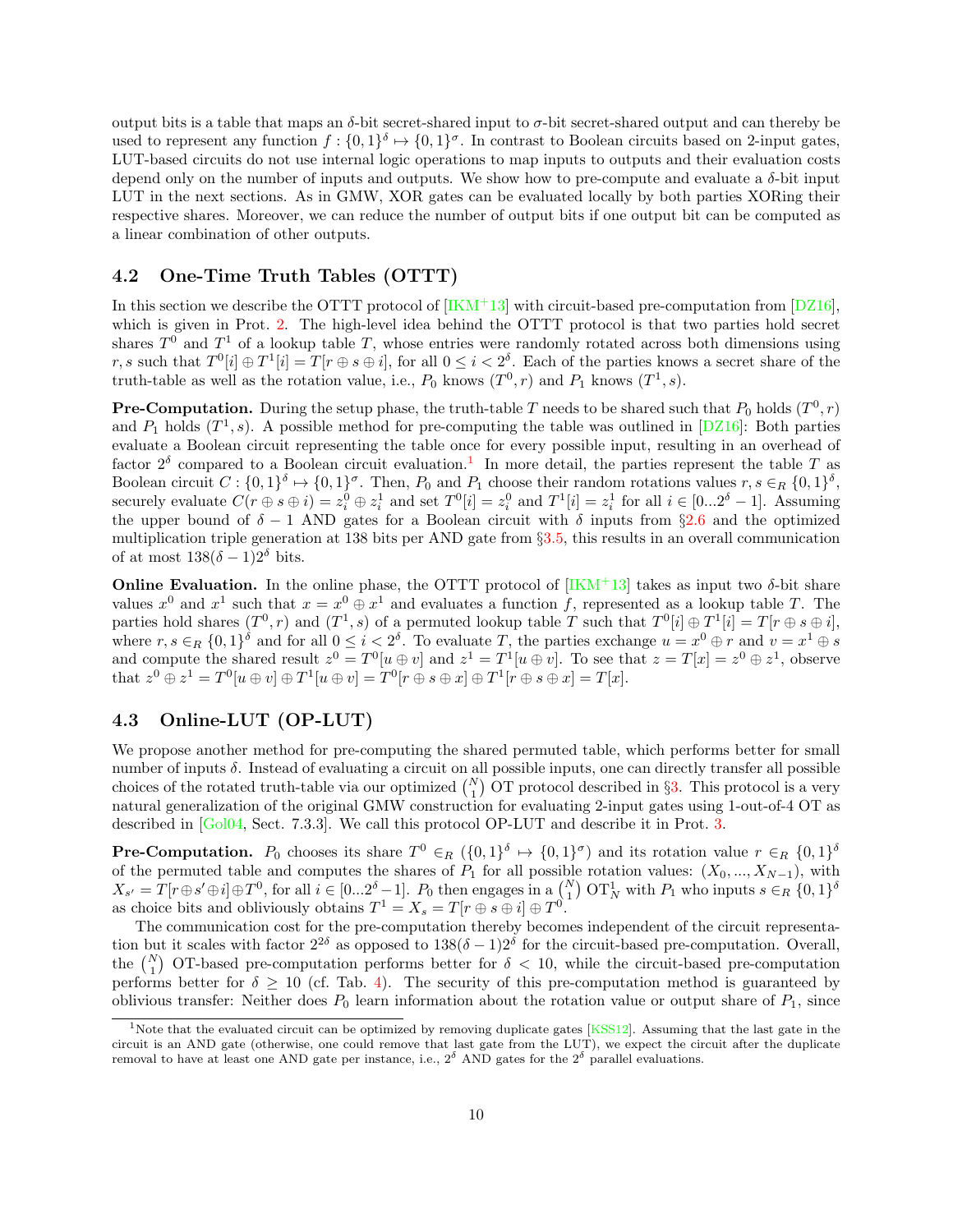<span id="page-10-2"></span>PROTOCOL 2 (OTTT Evaluation [\[IKM](#page-23-2)+13, [DZ16\]](#page-22-3)) **Common Input:** Input bit-size δ; Output bit-size  $σ$ ;  $N = 2^{\delta}$ ; Truth-table  $T : \{0,1\}^{\delta} \mapsto \{0,1\}^{\sigma}$ . • Input of  $P_0: x^0 \in \{0,1\}^{\delta}$ . • Input of  $P_1: x^1 \in \{0,1\}^{\delta}$ . Pre-Computation [\[DZ16\]](#page-22-3): 1. The parties represent T as circuit  $C : \{0,1\}^{\delta} \mapsto$  ${0,1}^{\sigma}.$ 2.  $P_0$  chooses  $r \in_R \{0,1\}^{\delta}$  and  $P_1$  chooses  $s \in_R \{0,1\}^{\delta}$ . 3.  $P_0$  and  $P_1$  compute  $z_i^0 \oplus z_i^1 = C(s \oplus r \oplus i)$  and set  $T^0[i] = z_i^0$  and  $T^1[i] = z_i^1$  for all  $0 \le i \le N$ . 4. Output:  $P_0$  outputs  $(T^0, r)$ ;  $P_1$  outputs  $(T^1, s)$ . *Note:*  $\forall i \text{ with } 0 \leq i < N \text{ it holds that } T^0[i] \oplus T^1[i] =$  $T[r \oplus s \oplus i].$ Online Evaluation  $[**IKM**<sup>+</sup>13]:$ 1.  $P_0$  sends  $u = x^0 \oplus r$  to  $P_1$ ;  $P_1$  sends  $v = x^1 \oplus s$  to  $P_0$ . 2.  $P_0$  sets  $z^0 = T^0[u \oplus v]$ ;  $P_1$  sets  $z^1 = T^1[u \oplus v]$ . 3. Output:  $P_0$  outputs  $z^0$ ;  $P_1$  outputs  $z^1$ , s.t.  $z^0 \oplus z^1 =$  $T[x^0 \oplus x^1]$ .

the rotation value is used as selection string, nor does  $P_1$  learn information about the rotation value or share of  $P_0$ , since  $P_1$  gains no information on any other than the selected truth-table.

## <span id="page-10-0"></span>4.4 Setup-LUT (SP-LUT)

While the OTTT and OP-LUT approaches achieve a good online communication, their pre-computation cost scales with at least  $2^{\delta}$ , where  $\delta$  is the number of input bits of a LUT. This greatly hinders the applicability of these approaches when pre-computation is not negligible, i.e., when the parties do not have a pre-established communication channel or when they wish to perform secure computation ad-hoc. In order to enable LUT-based secure computation even in settings with no pre-computation, we suggest a new protocol for securely pre-computing and evaluating LUTs. This protocol, called Setup-LUT (SP-LUT), achieves much better total communication but increases the online communication compared to the OTTT and OP-LUT protocols. The general idea of SP-LUT is simple: Pre-compute  $\binom{N}{1}$  OT in the setup phase and obliviously transfer all possible outcomes of the LUT in the online phase. We give a full description of the protocol in Prot. [4.](#page-12-1)

Compared to the OP-LUT approach, the SP-LUT protocol only requires correlated randomness in the form of a pre-computed  $\binom{N}{1}$  OT, which requires only little communication in the setup phase at the cost of  $2^{\delta}$ bits of communication during the online phase. However, the total communication of SP-LUT is much lower than that of OP-LUT, since only single bits need to be transferred instead of full truth-tables (cf. Tab. [4\)](#page-8-4). The security of the SP-LUT protocol is similar to that of the GMW protocol [\[GMW87\]](#page-22-0): Both parties operate on secret-shared data by sacrificing a pre-computed OT on random data.

### <span id="page-10-1"></span>4.5 Optimizations

In the following, we discuss two optimizations for our LUT protocols: Switching roles to reduce the round complexity for SP-LUT and combining LUTs with overlapping inputs.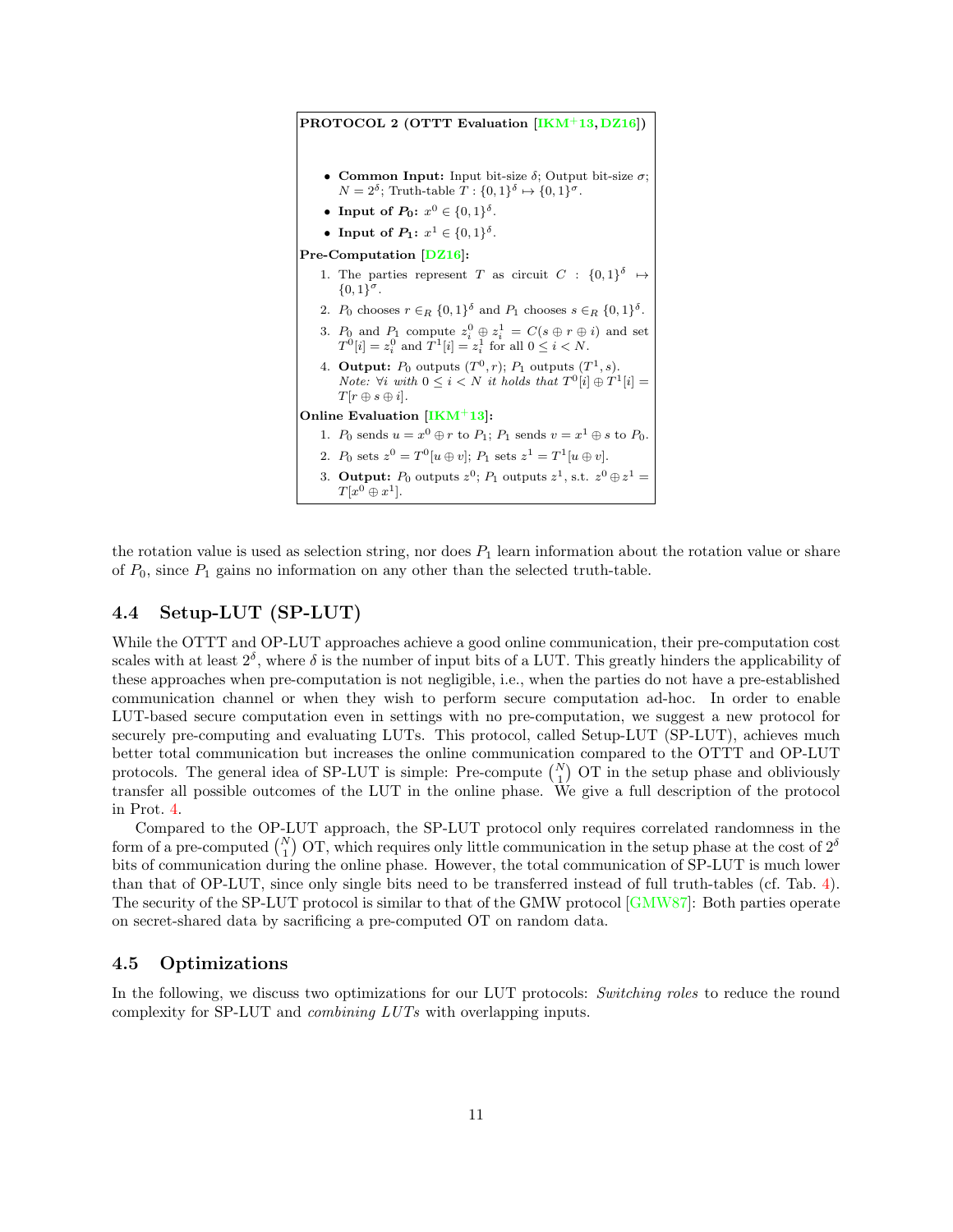<span id="page-11-0"></span>PROTOCOL 3 (Online-LUT (OP-LUT) - our work) Inputs and Oracles: • Common Input: Symmetric security parameter  $\kappa$ ; number of inputs  $\delta$ ;  $N = 2^{\delta}$ ; Truth-table  $T : \{0, 1\}^{\delta} \mapsto$  ${0,1}^{\sigma}.$ • Input of  $P_0: x^0 \in \{0,1\}^{\delta}$ . • Input of  $P_1: x^1 \in \{0,1\}^{\delta}$ . • Oracles: Both parties have access to a  $\binom{N}{1}$  OT $\frac{1}{\sigma N}$ functionality. Pre-Computation: 1.  $P_0$  chooses  $r \in_R \{0,1\}^{\delta}$  and  $T^0 \in_R \{0,1\}^{\delta} \mapsto$  $\{0,1\}^{\sigma}$ ).  $P_1$  chooses  $s \in_R \{0,1\}^{\delta}$ . 2.  $P_0$  computes  $(X_0, ..., X_{N-1})$ , with  $X_{s'}[i] = T[r \oplus s' \oplus$  $i \nvert \oplus T^0[i]$ , for all  $0 \leq i, s' < N$ . 3.  $P_0$  and  $P_1$  invoke the  $\binom{N}{1}$  OT $\frac{1}{\sigma N}$  functionality where  $P_0$  plays the sender with inputs  $(X_0, ..., X_{N-1})$  and  $P_1$ plays the receiver with input s and output  $T^1 = X_s$ s.t.  $X_s[i] = T[r \oplus s \oplus i] \oplus T^0[i]$ , for all  $0 \le i \le N$ . 4. Output:  $P_0$  outputs  $(T^0, r)$ ;  $P_1$  outputs  $(T^1, s)$ . Online Evaluation (same as OTTT in Prot. [2\)](#page-10-2): 1.  $P_0$  sends  $u = x^0 \oplus r$  to  $P_1$ ;  $P_1$  sends  $v = x^1 \oplus s$  to  $P_0$ . 2.  $P_0$  sets  $z^0 = T^0[u \oplus v]$ ;  $P_1$  sets  $z^1 = T^1[u \oplus v]$ . 3. Output:  $P_0$  outputs  $z^0$ ;  $P_1$  outputs  $z^1$ , s.t.  $z^0 \oplus z^1 =$  $T[x^0 \oplus x^1]$ .

Reducing the Online Round Complexity. The SP-LUT protocol in  $\S 4.4$  $\S 4.4$  pre-computes  $\binom{N}{1}$  OT in a setup phase and then uses these pre-computed values in the online phase to securely evaluate the function. In its vanilla version, the online phase consists of two rounds: 1) the receiver sends its updated choice bits to the sender and 2) the sender rotates its pre-computed masks and sends the updated correlations to the receiver. Thereby, we overall require  $2D(C)$  communication rounds in the online phase, where  $D(C)$  is the highest number of LUTs from any input to any output of the circuit.

In order to reduce the number of communication rounds, we let both parties switch roles in the online phase after each communication round, similar to  $[Hua12]$ . More specifically, assume  $P_0$  plays the sender and  $P_1$ plays the receiver in the first round.  $P_1$  first sends its updated choice bits  $u_1$  to  $P_0$ , who plays the receiver in the second round and replies with the updated correlations  $V_1$  and the updated choice bits of the second round  $u_2$ .  $P_1$  then updates its local shares using  $V_1$ , switches to the role of the sender and replies with its updated correlations  $V_2$ , and then again switches to the role of the receiver and sends its updated choice bits  $u_3$  for the third communication round, etc. Overall, this reduces the number of communication rounds from  $2D(C)$  to  $D(C) + 1$ .

Multi-Out LUTs. Note that in our LUT-based approach, we can efficiently combine two or more LUTs that have the same or even only some common inputs. Consider a functionality which has  $\sigma$  LUTs with one output bit each and the same δ input bits. When naively applying our approach, we would generate σ δ-input LUTs, one for each output bit. However, since we build on a  $\binom{N}{1}$  OT protocol, we can amortize the cost for computing the OT protocol by sending  $\sigma$  output bits during the OT protocol. More specifically, instead of performing  $\binom{N}{1}$   $\text{OT}_1^{\sigma}$ , we would perform  $\binom{N}{1}$   $\text{OT}_\sigma^1$ , thereby saving  $\sigma - 1$  executions of the OT protocol. This optimization naturally extends to an arbitrary number of output bits  $\sigma$ . Overall, for a functionality with  $\delta$  input bits and  $\sigma$  output bits, we can thereby decrease the required communication from  $\sigma(256+2^{\delta})$ to  $256 + \sigma 2^{\delta}$ . In §[7.1](#page-17-1) we use this optimization to decrease the communication for the 8-input and 8-output AES S-box by a factor of 1.8 from 4,096 bit to 2,304 bit. Similarly, we can combine two or more LUTs which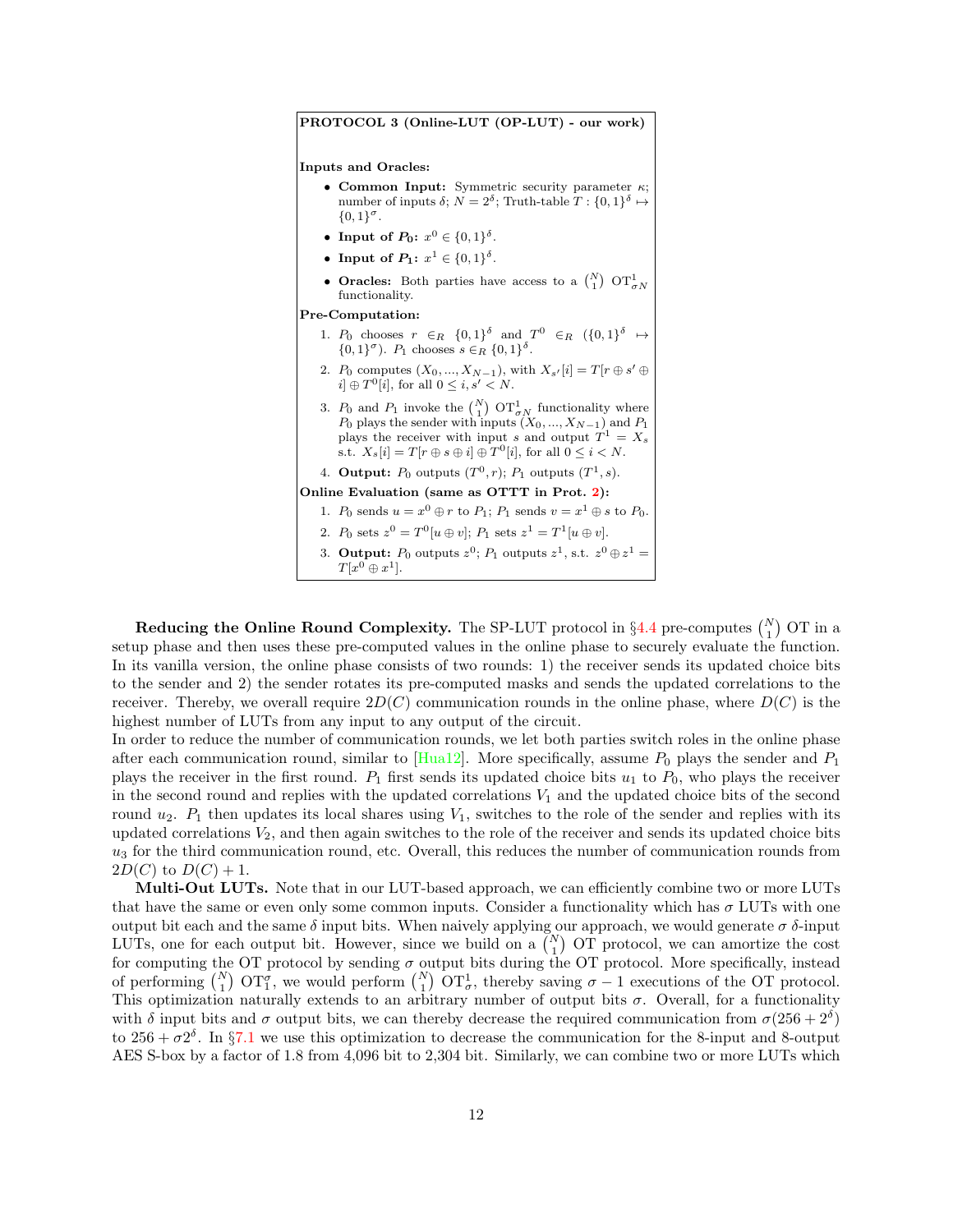<span id="page-12-1"></span>PROTOCOL 4 (Setup-LUT (SP-LUT) - our work) Inputs and Oracles: • Common Input: Symmetric security parameter  $\kappa$ ; number of inputs  $\delta; N = 2^{\delta};$  Truth-table  $T: \{0,1\}^{\delta} \mapsto$  ${0,1}^{\sigma}.$ • Input of  $P_0: x^0 \in \{0,1\}^{\delta}$ . • Input of  $P_1: x^1 \in \{0,1\}^{\delta}$ . • Oracles: Both parties have access to a  $\binom{N}{1}$  R-OT<sub> $\sigma$ </sub> functionality. Pre-Computation: 1.  $P_0$  and  $P_1$  invoke the  $\binom{N}{1}$  R-OT<sub> $\sigma$ </sub> functionality where  $P_0$  plays the sender and  $P_1$  plays the receiver. From the OT,  $P_0$  receives random bits  $(m_0, ..., m_{N-1})$  and  $P_1$ receives a random choice  $s \in \{0,1\}^{\delta}$  and message  $m_s$ . 2. Output:  $P_0$  outputs  $(m_0, ..., m_{N-1}); P_1$  outputs  $(m_s, s)$ . Online Evaluation: 1.  $P_1$  sends  $u = s \oplus x^1$  to  $P_0$ . 2.  $P_0$  chooses  $z^0 \in_R \{0,1\}^\sigma$  and computes and sends  $V =$  $(v_0, ..., v_{N-1}),$  where  $v_i = T[i \oplus x^0] \oplus m_{i \oplus u} \oplus z^0.$ 3.  $P_1$  computes  $z^1 = v_{x^1} \oplus m_s$ . 4. **Output:**  $P_0$  outputs  $z^0$ ;  $P_1$  outputs  $z^1$ , s.t.  $z^0 \oplus z^1 =$  $T[x^0 \oplus x^1]$ .

share a sub-set of inputs. For instance, consider the case where one LUT has  $\delta_1 = 3$  inputs  $x_0, x_1, x_2$  and a second LUT has  $\delta_2 = 4$  inputs  $x_0, x_1, x_3, x_4$ . In this case, we can combine both LUTs to one LUT with  $\delta = 5$  inputs and thereby replace the  $\binom{2^3}{1}$  $\binom{2^3}{1}$  OT<sub>1</sub><sup>24</sup> and  $\binom{2^4}{1}$  $\binom{2^4}{1}$  OT $\frac{1}{1}$  by a  $\binom{2^5}{1}$  $\binom{2^{\degree}}{1}$  OT<sub>2</sub> which reduces communication from 488 bits to 312 bits.

# <span id="page-12-0"></span>5 LUT-based Circuit Synthesis

Hand-optimizing circuit representations for secure computation is a laborious and time-consuming task which leaves room for errors in the crafted circuit constructions. This only becomes more challenging for our LUT protocols where LUT-based circuit representations are required, instead of Boolean circuits with 2-input gates. Instead of reinventing the wheel and recreating compilers from scratch, it is much more intuitive to use existing hardware synthesis tools. This approach, which we also follow in our work, allows to automatically generate and optimize circuits even for complex functionalities that cannot be easily handoptimized. As shown in TinyGarble  $[SHS^+15]$  and its generalization to GMW  $[DDK^+15]$ , hardware synthesis tools are a key enabler for making secure computation protocols more practical by automating and speeding the process of generating compact and correct Boolean circuits and optimizing them for low size  $[SHS^+15]$ and/or low depth  $[DDK+15]$  depending on the protocol used. In this work, we extend this approach further by exploiting LUT-based synthesis tools to serve the different requirements of our LUT protocols. However, such tools do not generate the LUT representations we require by default, and require heavy re-purposing to adapt them to our protocols. In the following, we briefly introduce hardware synthesis and afterwards discuss the particular synthesis tool we use and how we customize it for our purposes.

## 5.1 Hardware Synthesis Tools

Hardware synthesis is the process of transforming an abstract form of function description into a functionally equivalent logic implementation using different optimization and technology mapping algorithms, which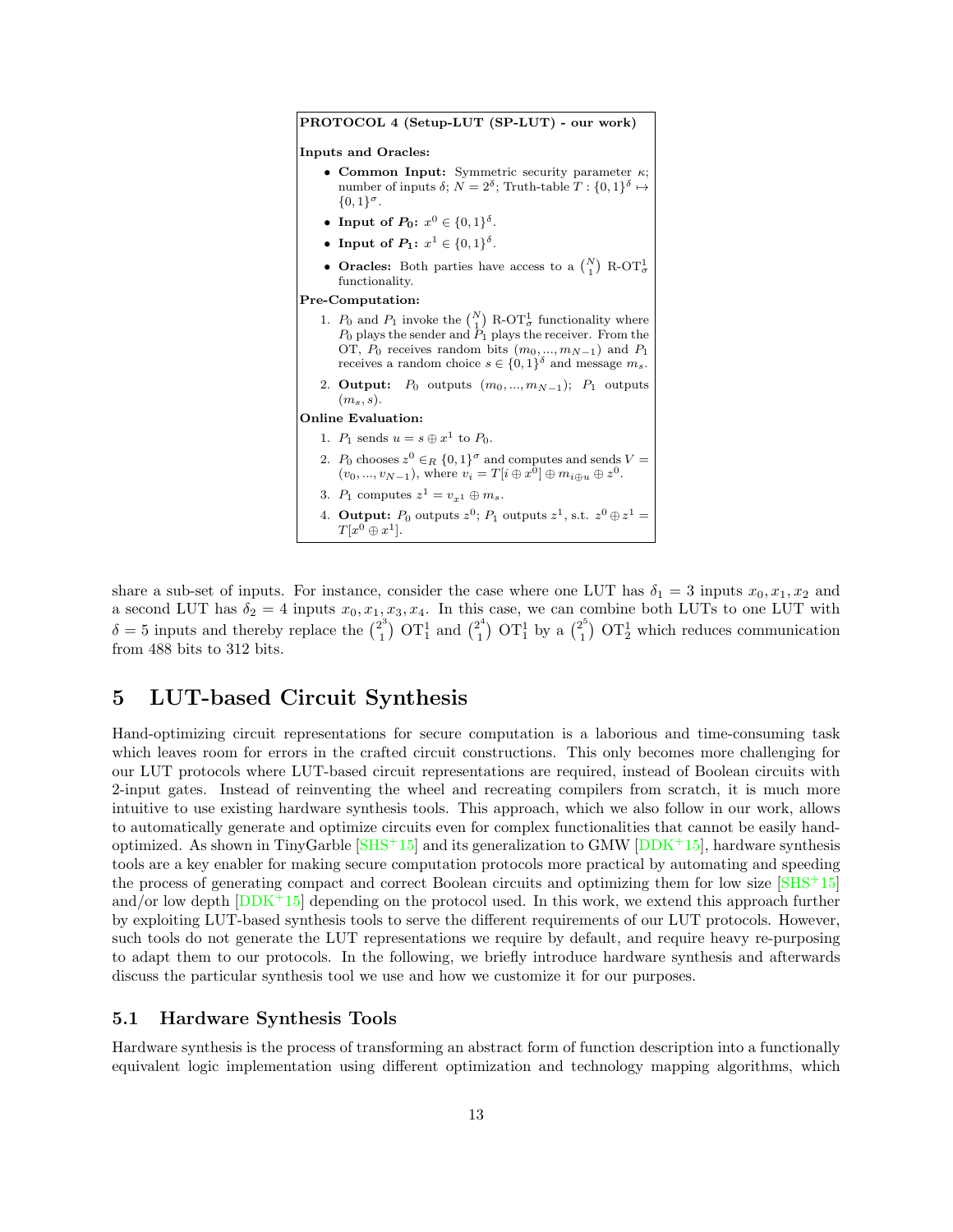have been the subject of research in electronic design automation for decades. The circuit implementation generated usually depends on the target hardware platform and manufacturing technology. Common target hardware platforms include Application Specific Integrated Circuits (ASICs) and Field Programmable Gate Arrays (FPGAs). While ASIC synthesis tools have been the focus of previous works [\[SHS](#page-24-2)+15, [DDK](#page-22-6)+15], since the protocols therein required circuits with 2-input gates, our work focuses on exploiting multi-input LUT-based synthesis tools which form the core of FPGA-based synthesis software. ASIC synthesis tools can also map to multi-input gates, given that the gates are defined in custom libraries. However, this is tedious, impractical, and would require very large libraries to accommodate all possible LUTs for each input size. Hence, we opt to use LUT-based synthesis tools instead.

There exists a spectrum of commercial FPGA synthesis tools such as Synplify by Synopsys [\[Syn\]](#page-24-6), Quartus by Altera [\[Alt\]](#page-21-6), XST [\[Xil09\]](#page-24-7) and Vivado Synthesis [\[Xil\]](#page-24-8) tools by Xilinx. However, these tools synthesize LUT-based circuits that target their devices' specifics such as the number of physically possible inputs to an LUT (a maximum of 6-input LUTs for most current FPGA devices). For our protocol, we aim to generate up to 8-input LUTs and this, to the best of our knowledge, is not available in mainstream commercial tools. Mapping circuits to variable-input LUTs is, however, being investigated by the Berkeley Logic Synthesis and Verification Group who develop ABC [\[Ber\]](#page-21-7), a growing open-source software for synthesis and verification of binary logic circuits. ABC provides an experimental implementation of different mapping and optimization algorithms based on optimal-delay Directed Acyclic Graph (DAG)-based technology mapping for both standard gates and LUTs. In this work, we leverage the mapping of ABC, coupled with Yosys Wol. We use Yosys as an open-source framework for front-end processing of our Verilog circuit descriptions to map them into a network of low-level logic operations in an intermediate format. Then, ABC structures this network into a DAG and maps it into LUTs in a delay-optimized fashion.

However, for generating circuit netlists of more complex functionalities, such as floating-point operations, we utilize built-in Intellectual Property (IP) libraries in the Synopsys Design Compiler (DC) [\[Syn10\]](#page-24-10), a commercial ASIC synthesis tool. Synopsys DC generates Boolean netlists of these circuits, which we further process with the Yosys-ABC toolchain to re-map them to LUT-based representations.

In the following, we focus on the Yosys-ABC toolchain and our customizations to tailor its output to the requirements of our LUT protocols.

| # Inputs $\delta$        |      | 3    | 4    | đ     |       |                  |                  | 9                | 10               | 11               |
|--------------------------|------|------|------|-------|-------|------------------|------------------|------------------|------------------|------------------|
| $N-MT$ [bits]            | 138  | 276  | 414  | 552   | 690   | 828              | 966              | 1,104            | 1.242            | 1,518            |
| <b>OP-LUT</b> [bits]     | 210  | 291  | 500  | 1.277 | 4.354 | $\approx 2^{14}$ | $\approx 2^{16}$ | $\approx 2^{18}$ | $\approx 2^{20}$ | $\approx 2^{22}$ |
| $N$ -MT<br><b>OP-LUT</b> | 0.66 | 0.95 | 0.85 | 0.43  | 0.16  | 0.05             | 0.01             | < 0.01           | < 0.01           | < 0.01           |
| <b>SP-LUT</b> [bits]     | L96  | 232  | 256  | 280   | 326   | 372              | 511              | 768              | 1.288            | 2,316            |
| <b>SP-LUT</b><br>$N$ -MT | 0.70 | 1.19 | 1.62 | 1.97  | 2.12  | 2.23             | 1.89             | 1.44             | 0.96             | 0.66             |

<span id="page-13-0"></span>Table 5: Communication of OP-LUT ( $\S 4.2$ ) with  $\binom{N}{1}$  OT and SP-LUT ( $\S 4.4$ ) compared to a Boolean circuit evaluated with N-MT for a  $\delta$ -input to  $\sigma = 1$  output bit function with  $\delta - 1$  AND gates and 138 bit communication per AND gate (§[3\)](#page-5-0). The results for OP-LUT and SP-LUT that achieve the best performance compared to N-MT are marked in bold.

### 5.2 Customizing LUT-based Synthesis

ABC is very fitting for our purposes because it maps circuits to variable δ-input LUTs in a generic manner and allows the user to determine the maximum input size  $\delta_{\text{max}}$  allowed, regardless of any target-specific FPGA architecture details. The Yosys-ABC toolchain works by structuring the Boolean circuit network into a specific type of Directed Acyclic Graph (DAG) consisting of 2-input, 1-output nodes, and then maps this graph into  $\delta$ -input LUTs by computing  $\delta$ -feasible cuts for each graph node. A cut of a node n is a set of nodes (called leaves of the respective cut), such that each path from the circuit primary inputs to node  $n$ passes through at least one of these leaves. A cut is  $\delta$ -feasible if the number of leaves in it does not exceed  $\delta$ . FPGA mapping either enumerates all or some selected cuts of each node according to the optimization metric. Then, depth-optimized mapping is performed to select the optimal cuts, followed by area recovery heuristics, after which the cuts are mapped to LUTs according to their sizes. Additional details on the DAG-based delay-optimized technology mapping using  $\delta$ -feasible cuts can be found in [\[RME](#page-24-11)+12,[MCCB07,](#page-23-9)[MCB07\]](#page-23-10).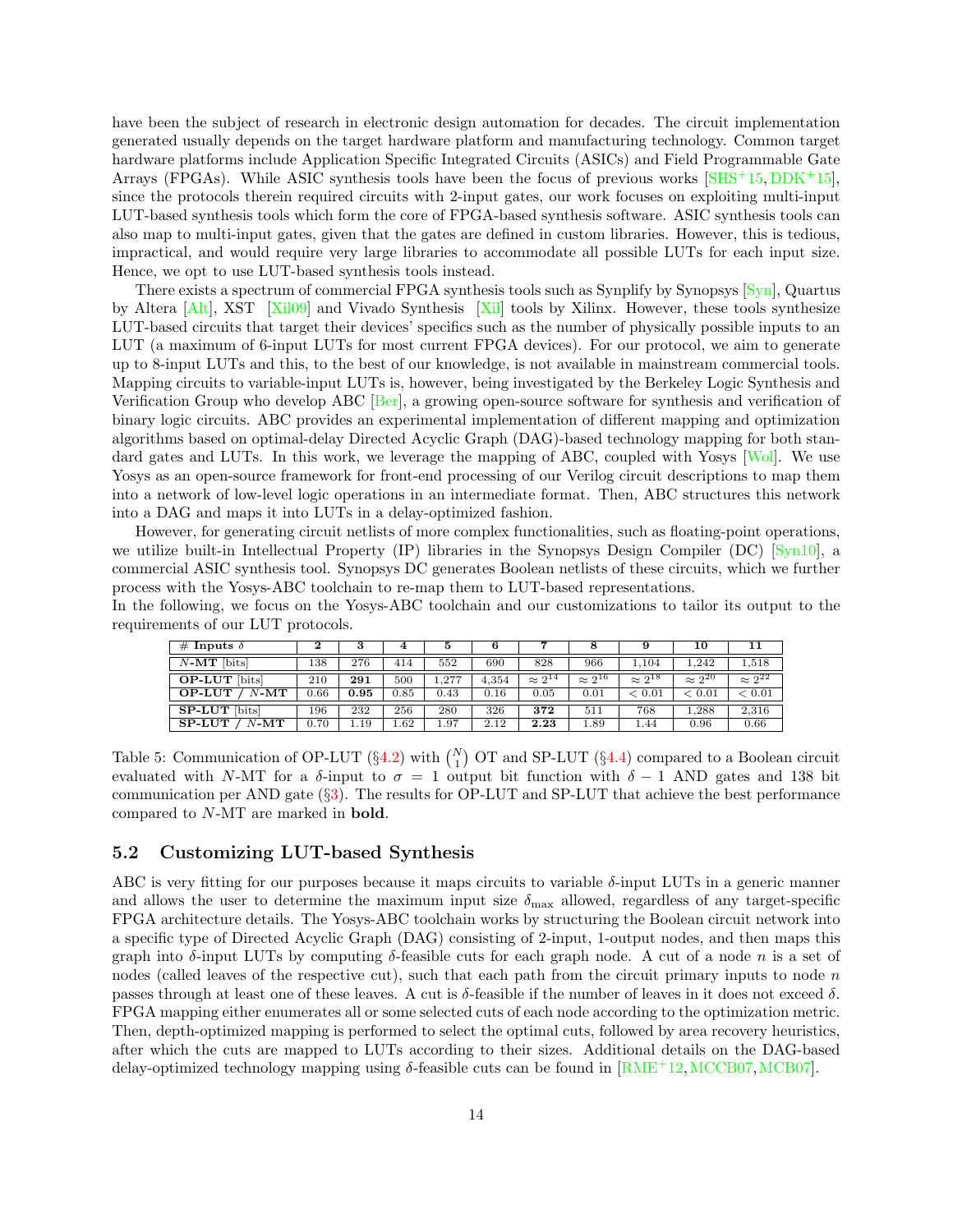For the generation of our netlists, we limit the maximum number of LUT inputs to  $\delta_{\text{max}} = 4$  for OP-LUT and  $\delta_{\text{max}} = 8$  for SP-LUT, since it provides a good performance trade-off as we describe later in §[6.1.](#page-14-1) We optimize for depth, followed by area recovery, and ensure that the circuits remain topologically ordered.

## 5.3 Generating Multi-Output LUTs

Extending hardware synthesis tools beyond their original purposes and tailoring their output to serve the purposes of secure computation requires radical engineering and customizations. As discussed in §[4.5,](#page-10-1) our LUT protocols are significantly optimized by combining LUTs with overlapping inputs and hence multiple output bits. However, ABC does not support mapping to multi-output LUTs by default (and neither do commercial hardware synthesis tools except for 2-output LUTs). This remains largely an open and unsolved research area, without efficient tools. Some research efforts such as the work in [\[MMRR10\]](#page-23-11) propose δσ-feasible cuts mapping to control both the number of inputs δ and the number of outputs σ in mapping circuit cuts. However, their implementation is not available and their approach focuses on contributing to AIG-based mapping algorithms in general and is not specifically focused on mapping to multi-output LUTs. We handle this by post-processing the ABC-generated single-output LUT circuits to map them to multioutput LUT circuits. As already mentioned, we map circuit descriptions to variable-input LUT-based netlists with an allowed maximum of 4 or 8 inputs per LUT using ABC. The generated circuits are then postprocessed and layered from input to output according to the input-output dependencies. Each LUT is allocated to its layer according to its topological depth in the circuit. LUTs within the same circuit layer which share one or more common inputs are grouped together into a single multi-output LUT incrementally. Each final multi-output LUT is defined by a set of a maximum of 4 or 8 inputs, and the number of grouped LUTs, their truth-table values, and the subset of inputs on which the output of the included LUT depends. In a second optimization round, LUTs which have no shared inputs but can be combined together while still having a union of a maximum of 4 or 8 inputs are grouped together. It is important to only group LUTs within the same layer to avoid grouping across layers that may increase the circuit depth.

Furthermore, ABC maps circuit descriptions into LUTs only, whereas our protocols allow function representations with both LUTs and XORs. In the post-processing, we map 2-input LUTs that represent the XOR function into explicit XOR gates. Extracting all XORs to reduce the overall number and inputs sizes to LUTs is an interesting direction for future research.

# <span id="page-14-0"></span>6 Evaluation

In this section we theoretically compare the performance of our LUT-based approaches to Boolean circuits (§[6.1\)](#page-14-1). Since it is not possible to give generic statements about the efficiency comparison between our LUT protocols and Boolean circuits, we then give an empirical performance comparison on typical basic operations (§[6.2\)](#page-16-0). All protocols are evaluated for 128-bit symmetric security, i.e.,  $\kappa = 128$ .

### <span id="page-14-1"></span>6.1 Comparison to Boolean Circuits

In the following, we theoretically compare our LUT representation with a 2-input Boolean circuits representation. We first discuss the advantages of finding an efficient function representation as interconnected LUTs compared to a Boolean circuit. Then, we compare the communication and round complexity of a single δ-input LUT with  $\sigma = 1$  output bit to a Boolean circuit equivalent. Finally, we discuss both representations when realizing functionalities with  $\sigma > 1$  output bits. We stress that, even though we discuss and compare them separately, our LUT protocols can be easily combined with Boolean circuits using GMW at no cost, achieving the best of both worlds.

Efficient Function Representations. Finding an efficient Boolean circuit representation with low number of AND gates and small multiplicative depth has been subject to extensive research. E.g., [\[BP05\]](#page-21-8) have shown a lower bound on the number of AND gates for the Hamming weight functionality and  $[ARS^+15]$ have developed a block-cipher with a small number of AND gates and a small AND depth. Such efficient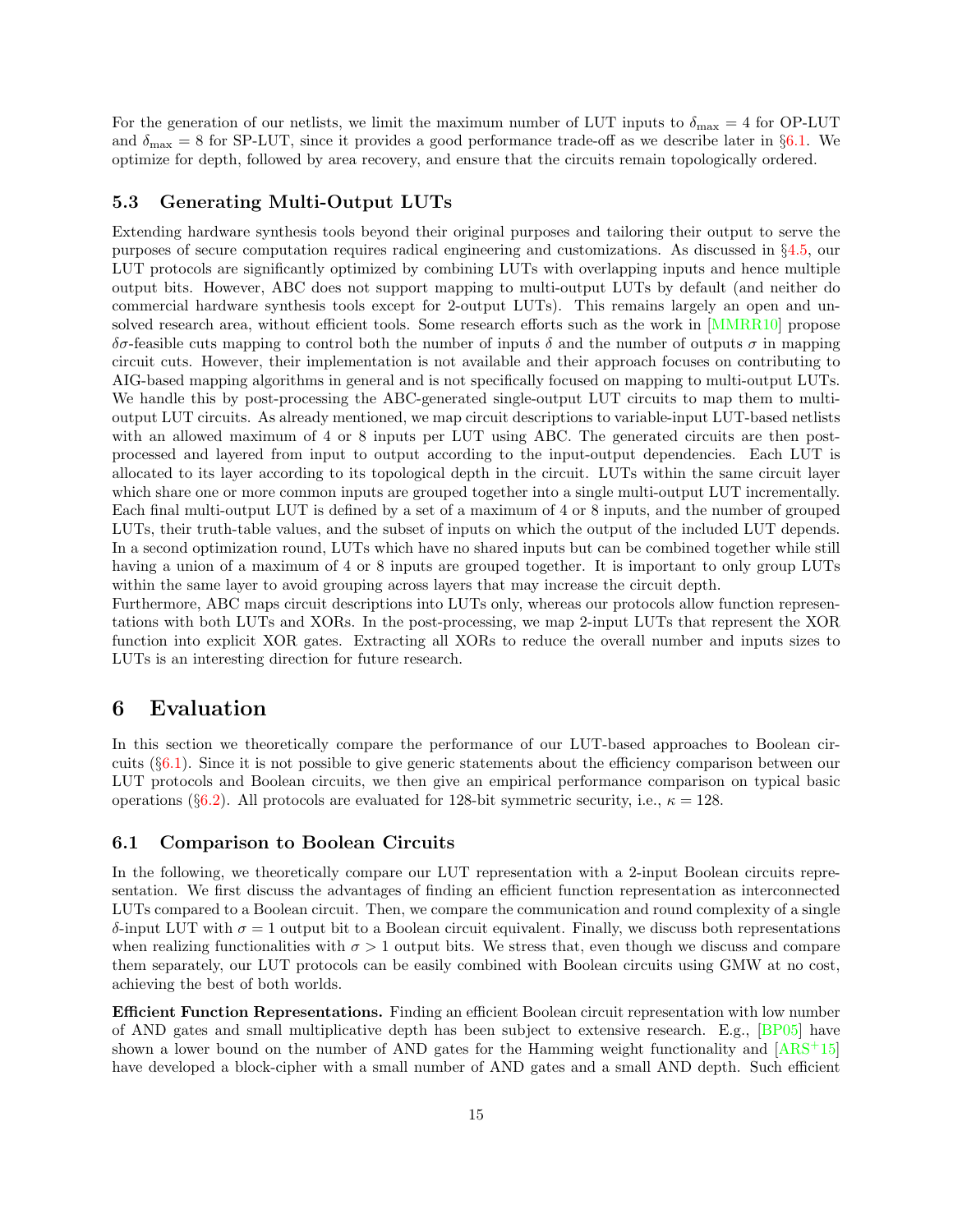Boolean representations, however, are non-trivial to identify for more complex functions. Representing the function as a LUT would reduce the complexity of finding an efficient representation to some extent, since the costs for securely evaluating a LUT only depend on the number of inputs and outputs and not on its internal functionality. Hence, the optimization process can be stopped after the functionality has been separated into connected LUTs and does not need to identify an efficient representation of the functionality as it is the case for Boolean circuits. As an example, consider the AES S-box, which has 8 input bits and 8 output bits. While  $[BP12]$  have used a special Greedy-approach to identify a small Boolean circuit, a LUT representation could be obtained by simply evaluating the S-box on all  $2^8$  possible inputs.



<span id="page-15-0"></span>Figure 3: Total Communication (a,b) using Yao's garbled circuits  $(\S 2.4)$  $(\S 2.4)$  and 2-MT  $(\S 2.5)$  $(\S 2.5)$ , our N-MT (§[3\)](#page-5-0), our OP-LUT ( $\delta \leq 4$  inputs, cf. §[4.3\)](#page-9-1) and our SP-LUT ( $\delta \leq 8$  inputs, cf. §[4.4\)](#page-10-0) and round complexity in the online phase  $(c,d)$  for a Boolean circuits evaluation using GMW (MT), OP-LUT, and SP-LUT for 32-bit operations and the 8-bit AES S-box. Yao's round complexity is constant and therefore not included.

**Single-Output Functionalities.** The communication complexity of a Boolean circuit component with  $\delta$ inputs depends on the number of AND gates in its function representation, which we bounded by  $\delta - 1$ (cf.  $\S 2.6$ ). The communication complexity of a  $\delta$ -input LUT, on the other hand, only depends on  $\delta$ . Building on these observations, we outline the best achievable communication ratio for a  $\delta$ -input functionality of our OP-LUT and SP-LUT protocols to a Boolean circuit, evaluated using N-MT, in Tab. [5.](#page-13-0) We observe that the best communication ratio for OP-LUT is factor 0.95 for  $\delta = 3$  and for SP-LUT is factor 2.2 for  $\delta = 7$ . Hence, we limit the possible LUT sizes for OP-LUT to  $\delta \in [2, 4]$  and for SP-LUT to  $\delta \in [2, 8]$ . Note, however, that using LUTs with more inputs can result in better overall performance due to improved round complexity.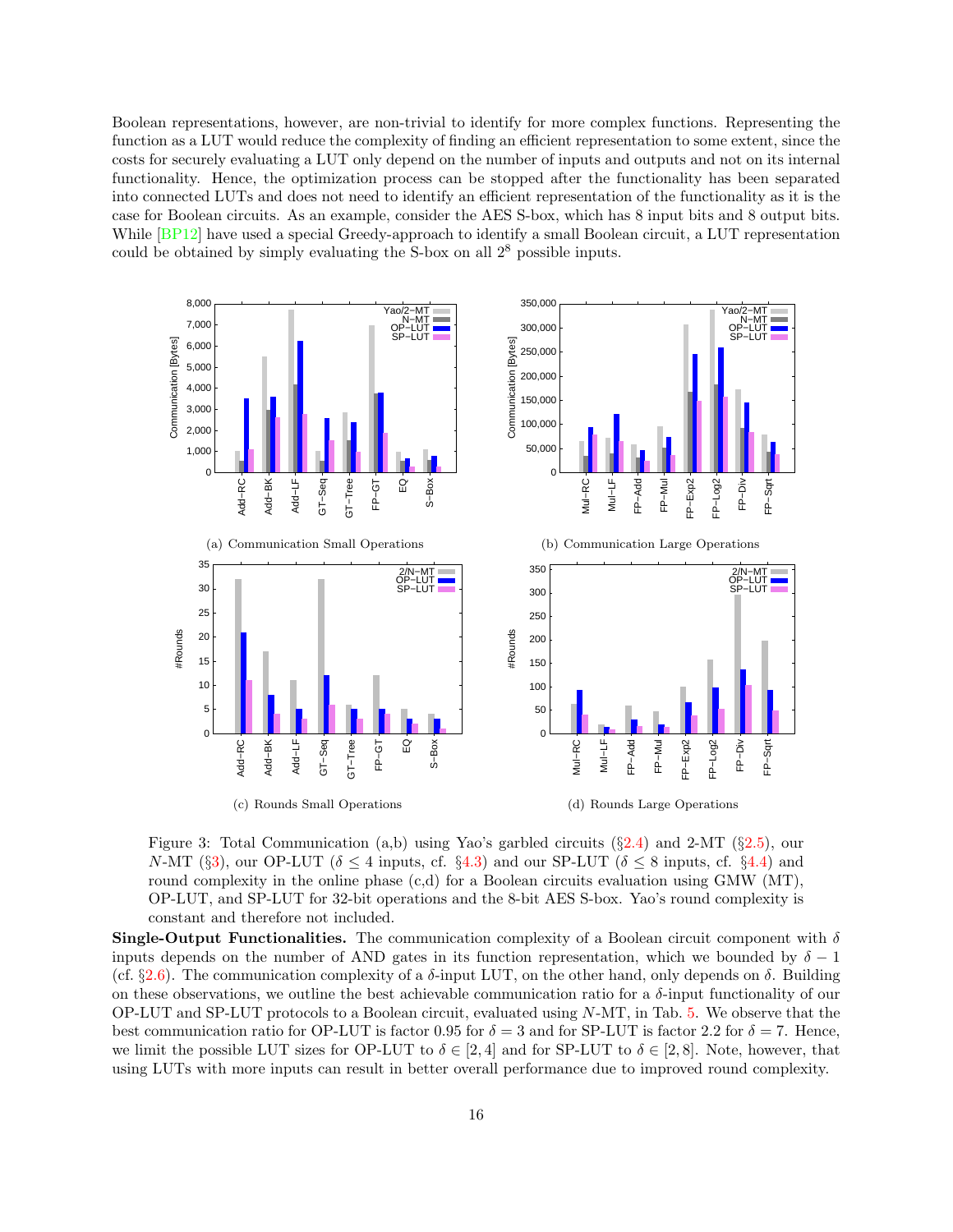The round complexity when evaluating a Boolean circuit using GMW depends on the AND depth, which we bounded by  $\log_2 \delta$  (cf. §[2.6\)](#page-4-0). A  $\delta$ -input LUT, on the other hand, always requires one communication round, independently of  $\delta$  (plus one global communication round for the whole circuit with SP-LUT). Hence, for basic operations, we expect a significant decrease in rounds by factor  $\log_2 \delta$ .

Multi-Output Functionalities. For functionalities with multiple outputs, we assume that an optimal circuit is constructed for each output bit separately, resulting in a Boolean circuit with  $\sigma(\delta - 1)$  AND gates (cf. §[2.6\)](#page-4-0). However, many functions can be optimized and computed more efficiently. In contrast, our LUT protocols can easily be extended to handle functionalities with multiple outputs without requiring an additional logic optimization step (cf. §[4.5\)](#page-10-1) but at the cost of at least  $\sigma 2^{\delta}$  bits communication, which cannot be reduced via logic optimization. Hence, a Boolean representation can achieve better communication for multi-output bit functionalities where the number of AND gates can be highly optimized (e.g., ripple-carry addition), while our LUT representation achieves better communication for functionalities with many AND gates per input and output bits (e.g., the AES S-box). Nevertheless, our LUT representation needs fewer communication rounds, independently of the number of outputs.

| Network                            | LAN               |       |       |                           |                         |                 |                         |        |                        |               | <b>WAN</b>        |                         |                |       |                    |                              |        |        |                            |        |
|------------------------------------|-------------------|-------|-------|---------------------------|-------------------------|-----------------|-------------------------|--------|------------------------|---------------|-------------------|-------------------------|----------------|-------|--------------------|------------------------------|--------|--------|----------------------------|--------|
|                                    | AES Encryption    |       |       |                           |                         |                 |                         |        |                        |               |                   |                         |                |       |                    |                              |        |        |                            |        |
| $# \, \text{Blocks}$               |                   |       |       |                           |                         |                 | 1.000                   |        |                        |               |                   |                         |                |       | 1.000              |                              |        |        |                            |        |
| Protocol                           | Yao               |       |       | $2-MT$ N-MT OP-LUT SP-LUT |                         | Yao             |                         |        | $2-MT$ $N-MT$ $OP-LUT$ | SP-LUT        | Yao               | $2-MT$                  |                |       | N-MT OP-LUT SP-LUT | Yao                          |        |        | $2-MT$ N-MT OP-LUT SP-LUT  |        |
| Setup s                            | 0.007 0.003       |       | 0.004 | 0.003                     | $0.003$   1.395   0.822 |                 |                         | 0.688  | 0.781                  | 0.970         |                   | $0.300 \mid 0.423 \mid$ | 0.396          | 0.502 |                    | $0.180$ 50.758 25.552 13.719 |        |        | 19.315                     | 2.699  |
| Online $\left  \sin \right  0.003$ |                   | 0.006 |       | 0.005                     | $0.006$ 0.137           |                 |                         | 0.028  | 0.024                  |               | 0.453  0.228      |                         | 2.397<br>1.642 |       | 0.790              | 2.234                        | 2.808  |        | 2.102                      | 11.080 |
| Total [s]                          | 0.010             | 0.009 | 0.010 | 0.008                     |                         | $0.009$   1.561 | 0.850                   | 0.720  | 0.805                  |               | 1.419 0.528 2.823 |                         | 2.793          | 2144  | 0.970              | 52.992 28.360                |        | 16.526 | 21.417                     | 13.779 |
| <b>Sent</b> [MB] $ $ 0.194   0.184 |                   |       | 0.140 | 0.127                     | 0.055                   | 172             | 169                     | 96     | 103                    | 44 II         |                   | $0.194$ 0.184           | 0.140          | 0.127 | 0.055              | 172                          | 169    | 96     | 103 <sup>l</sup>           | 44     |
| Private Set Intersection           |                   |       |       |                           |                         |                 |                         |        |                        |               |                   |                         |                |       |                    |                              |        |        |                            |        |
| <b>Set Sizes</b>                   |                   |       | 256   |                           |                         |                 |                         | 16.384 |                        |               | 256<br>16.384     |                         |                |       |                    |                              |        |        |                            |        |
| Protocol                           | Yao               |       |       | 2-MT N-MT OP-LUT SP-LUT   |                         | Yao             | $2-MT$                  | l N-MT | $[OP-LJT]$             | <b>SP-LUT</b> | Yao               | $2-MT$                  | $N-MT$         |       | OP-LUTISP-LUT      | Yao                          | $2-MT$ |        | '   N-MT   OP-LUT   SP-LUT |        |
| $\left  \text{Setup } s \right $   | 0.113             | 0.069 | 0.057 | 0.062                     |                         |                 | $0.267$   3.180   2.117 | 1.784  | 1.819                  | 5.878         | 2.414             | 1.157                   | 1.069          | 1.237 |                    | 0.901 61.834 31.347 16.533   |        |        | 18.730                     | 9.857  |
| Online [s]                         | 0.026             | 0.003 |       | 0.004                     | 0.022                   | 1.227           |                         | 0.079  | 0.132                  | 0.781         | 0.802             |                         | 0.457          | 0.348 |                    | $0.693$ 36.750               |        | 1.867  | 1.742                      | 4.789  |
| Total [s]                          | 0.139             | 0.072 | 0.060 | 0.066                     |                         |                 | $0.310$   4.407   2.195 | 1.862  | 1.951                  | 6.659         | 3.217             | 1.705                   | 1.526          | 1.585 |                    | 1.594   98.584   33.214      |        | 18.400 | 20.472                     | 14.089 |
| Sent [MB]                          | $\parallel$ 6.923 | 4.320 | 2.475 | 2.971                     | 1.247 339.2 209.4       |                 |                         | 119.6  | 144.0                  | 58.6          | 6.923             | 4.320                   | 2.475          | 2.971 | 1.247              | 339.2                        | 209.4  | 119.6  | 144.0                      | 58.6   |

<span id="page-16-1"></span>Table 6: Summary of our application results on AES and PSI for Yao's garbled circuits  $(\S 2.4)$  $(\S 2.4)$ , 2-MT  $(\S 2.5)$  $(\S 2.5)$ and our N-MT  $(\S 3.5)$  $(\S 3.5)$  for GMW, and our OP-LUT  $(\S 4.3)$  $(\S 4.3)$  and SP-LUT  $(\S 4.4)$  $(\S 4.4)$  protocols. Best results marked in bold.

## <span id="page-16-0"></span>6.2 Basic Operations

A general comparison between our LUT protocols and 2-input gate Boolean circuit-based techniques is difficult to perform, since the performance of both is very function-dependent. To highlight the improvements, we compare the efficiency of several basic operations: addition (ripple-carry Add-RC, Brent-Kung Add-BK, and Ladner-Fischer Add-LF) [\[SZ13\]](#page-24-12), multiplication (ripple-carry Mul-RC and Ladner-Fischer Mul-LF) [\[SZ13\]](#page-24-12), equality (EQ), greater-than (sequential GT-Seq and tree-based GT-Tree) [\[SZ13\]](#page-24-12), floating point operations  $[DDK+15]$ , and the AES S-Box  $[BP12]$ . For each functionality, we give the total communication (setup + online) in bytes and the online round complexity (the setup round complexity is constant). We compare Yao's garbled circuits (256 bits per AND gate, cf. [\[ZRE15\]](#page-24-3)) and the 2-MT multiplication triple generation (260 bits per AND gate, cf. [\[ALSZ13\]](#page-21-3), decreased to 256 to match Yao's communication), the N-MT triple generation (138 bits per AND gate, cf. §[3.5\)](#page-8-1), our OP-LUT protocol (using  $\delta \in [2, 4]$  input LUTs, cf. §[4.3\)](#page-9-1) and our SP-LUT approach (using  $\delta \in [2,8]$  input LUTs, cf. §[4.4\)](#page-10-0). Note that for SP-LUT we omit the extra round that is added due to the role-switching optimization (cf. §[4.5\)](#page-10-1), since it amortizes over the whole protocol execution. Also, we omit Yao's garbled circuits in the round complexity comparison, since it has constant rounds for every functionality. We generate the LUT representations of the basic operations using optimized circuit descriptions fed into our automated toolchain (cf. §[5\)](#page-12-0). We present the results for 32-bit operations in Fig. [3.](#page-15-0)

From the results we can observe that our SP-LUT protocol nearly always has the lowest communication, achieving up to factor 2 less communication than the N-MT generation, which is the next best. Our OP-LUT protocol always performs worse than the N-MT generation but most of the times achieves lower communication than Yao's garbled circuits and the regular 2-MT generation. The only operations where our LUT protocols perform worse than the Boolean circuit-based protocols are the ripple-carry adder (Add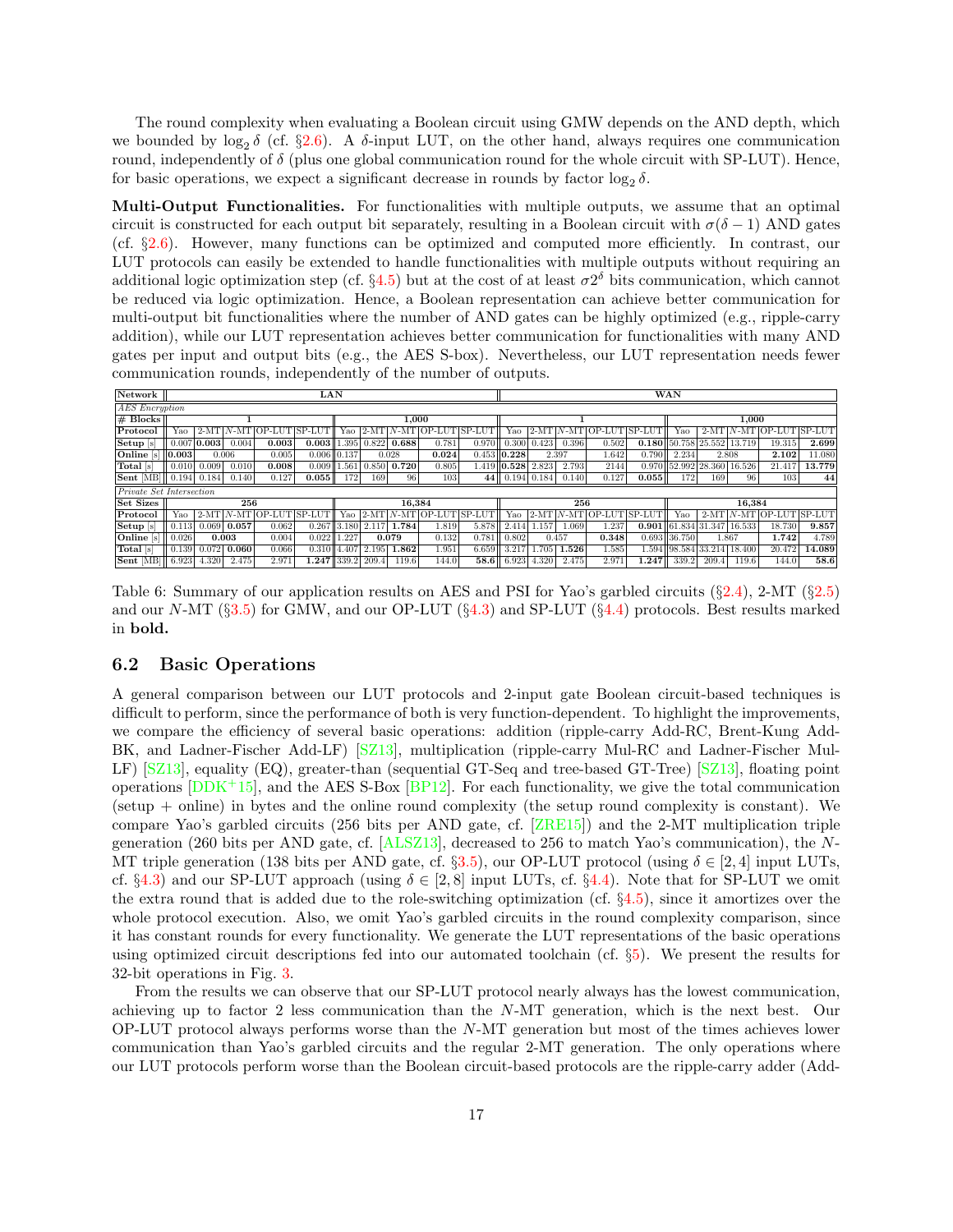RC), the multiplication circuits (Mul-RC and Mul-LF), and the sequential greater-than (GT-Seq), where our SP-LUT approach performs similar to Yao and 2-MT. As discussed in §[6.1,](#page-14-1) this is probably due to the low multiplicative complexity of the ripple-carry addition as well as the high number of outputs per LUT. Also notably, our LUT protocols require less communication for the tree-based greater-than (GT-Tree) than for the sequential greater-than (GT-Seq), even though the GT-Tree circuit has around three times more ANDs than the GT-Seq circuit. Hence, building on certain circuit structures results in more efficient LUT circuits and there is still potential for further optimizations.

Regarding the round complexity, we emphasize that our LUT approaches are almost always better than 2-input gate Boolean circuits, except for the ripple-carry adder (Add-RC) evaluated with OP-LUT. On average, OP-LUT reduces the number of communication rounds by factor 2x while SP-LUT even reduces them much further by factor 3-4x.

# <span id="page-17-0"></span>7 Applications

In this section we evaluate the concrete benefits of our LUT protocols on two practical examples: privacypreserving AES  $(\S7.1)$  $(\S7.1)$  and private set intersection  $(\S7.2)$  $(\S7.2)$ . We compare our OP-LUT and SP-LUT protocols to a Boolean 2-input gate circuit, evaluated using Yao's garbled circuits and GMW using the 2-MT and N-MT pre-computation in a LAN and WAN setting and summarize our results in Tab. [6.](#page-16-1)

**Benchmark environment.** We implement our OP-LUT with  $\binom{N}{1}$  OT pre-computation and SP-LUT protocols in the ABY framework of  $[DSZ15]$ , written in C++. We benchmark the protocols in two settings: a LAN setting, consisting of two Intel i7 Haswell PCs connected by a Gigabit network, and a WAN setting, consisting of a Google n1-standard-4 instance with 4 vCPUs and an Amazon m3Xlarge instance with 4 vCPUs which are connected by a network with 28 MBit bandwidth and 122 ms ping latency on average. We argue that the WAN setting presents a practical MPC setting, since the machines are controlled by two different cloud providers and located at two different continents in the US and Europe. We run the experiments using 4 threads on each machine, average the results over 10 executions, and dismiss outliers with more than twice the runtime. For Yao's garbled circuits, we perform multi-threading by splitting the original circuit into four separate parts that are evaluated in parallel. The variance in the LAN setting was  $\approx 1\%$  and in the WAN setting  $\approx 5\%$ .

Implementation features. Our LUT protocols work in the pre-processing model, where setup and online phase are executed separately. Both phases can be combined in case of an ad-hoc execution, resulting in a lower total time. To process a shared value, our LUT protocols need to read, process, and store a table entry, in contrast to Boolean circuit-based protocols, which can process multiple shares at once. Thereby, the amortization that happens when the same circuit is evaluated a large number of times in parallel is less compared to a Boolean circuit-based evaluation. Finally, our LUT protocols pre-compute and store tables, which results in a larger memory footprint compared to GMW, which only stores single bits. However, the storage requirement is still much lower than for pre-computed Yao's garbled circuits and the table generation and evaluation can be pipelined, similar to garbled circuits [\[HEKM11\]](#page-22-4).

## <span id="page-17-1"></span>7.1 AES Encryption

One of the most widely used benchmark examples for secure computation is AES, which has applications in encrypted password authentication [\[Sec15\]](#page-24-1). We assume that a client holds either one or 1,000 plaintexts, which should be encrypted with an expanded key, held by a server. We use the Boolean AES S-box circuit from [\[BP12\]](#page-21-5) which has 34 AND gates and a multiplicative depth of 4. The OP-LUT representation of the S-box consists of a network of  $\delta = 2$  to  $\sigma = 1$ ,  $\delta = 3$  to  $\sigma = 2$ , and  $\delta = 4$  to  $\sigma = 4$  LUTs which requires 795 bytes of communication and has 3 communication rounds. The SP-LUT representation of the AES S-box uses a  $\delta = 8$  input to  $\sigma = 8$  output LUT to evaluate an S-box.

From the results in Tab. [6,](#page-16-1) we can observe that no protocol consistently performs best across all experiments. This can be explained by a varying bottleneck, depending on the evaluated function and the setting.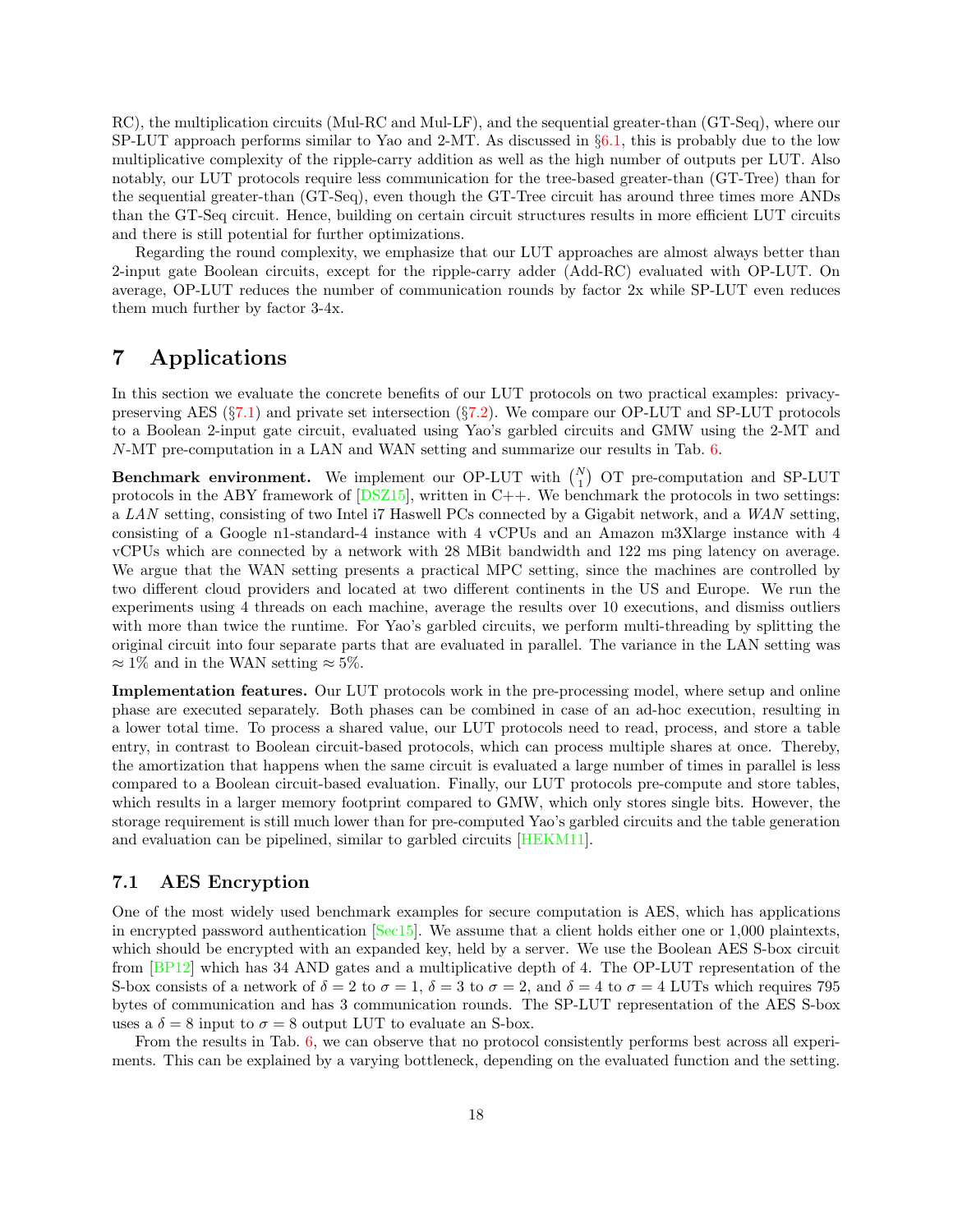In the AES $(1,000)$  LAN setting, the N-MT protocol performs best since it has a good balance between computation and communication. In the AES(1) WAN setting, Yao's protocol performs best, since it has the lowest number of communication rounds. Finally, in the AES(1,000) WAN setting, the SP-LUT protocol performs best, since it has the lowest communication. The 2-MT and N-MT approaches have the same online phase but the setup phase of the N-MT protocol is more efficient due to the lower communication. For AES(1000), Yao's protocol performs worst since its communication is uni-directional from garbler to the evaluator as opposed to the other protocols, where the communication is evenly divided between both parties.

## <span id="page-18-1"></span>7.2 Private Set Intersection

In the private-set intersection (PSI) application, two parties want to identify the intersection of their private sets without revealing any element that is not in the intersection. PSI can be used for computing the revenue of online advertisement, for finding common contacts, or for genomic computations [\[PSSZ15\]](#page-24-13). For our experiments, we use the circuit-based PSI protocol of [\[PSSZ15\]](#page-24-13), which computes the intersection between two sets by first mapping the elements into hash tables and then performing a pair-wise comparison between each bin of the hash tables. We compute the intersection between two sets of either 256 or 16,384 elements with length 32-bit. The Boolean circuit for sets of 256 elements has 138,600 AND gates and for sets of 16,384 elements has 6,724,062 AND gates and both have a multiplicative depth of 5. The OP-LUT circuit for 256 elements has 44,352  $\delta = 4$  to  $\sigma = 1$  LUTs and 5,544  $\delta = 2$  to  $\sigma = 1$  LUTs and the circuit for 16,384 elements has 2,123,388  $\delta = 4$  to  $\sigma = 1$  LUTs and 353,898  $\delta = 2$  to  $\sigma = 1$  LUTs and both have a depth of 4. The SP-LUT circuit for 256 elements has 16,632  $\delta = 8$  to  $\sigma = 1$  and 5,544  $\delta = 5$  to  $\sigma = 1$  LUTs and the circuit for 16,384 elements has 707,796  $\delta = 8$  to  $\sigma = 1$  and 353,898  $\delta = 6$  to  $\sigma = 1$  LUTs and both have a depth of 3.

As shown in Tab. [6,](#page-16-1) the overall best performing protocol for the PSI experiments in the LAN and PSI(256) WAN settings is our N-MT generation. In the PSI(256) WAN setting, our LUT protocols are only slightly slower, while in the PSI(16,384) setting, our SP-LUT protocol achieves the best performance. The reason for the poor performance of SP-LUT in the LAN setting is its high computation overhead, which is due to the high number of  $\delta = 8$  to  $\sigma = 1$  LUTs, which is around factor 5 higher than for the N-MT protocol. Nevertheless, in the WAN setting, where communication becomes the bottleneck, the computation overhead of our SP-LUT protocol amortizes and it performs better than the standard 2-MT generation. Yao's garbled circuits protocol performs poorly in the LAN and WAN settings, since it has larger communication per AND gate than the other protocols and the number of input wires to the circuit, which require  $\kappa$  bit communication in the online phase, is as high as the number of AND gates. Finally, the Boolean circuits protocols have a fast online time in the LAN setting, since the number of communication rounds is low, but OP-LUT achieves better online time in the WAN setting, due to the higher latency.

# <span id="page-18-0"></span>8 Related Work

In this section, we discuss related work on improving secure computation (§[8.1\)](#page-18-2), secure computation protocols that represent the functionality as network of multi-input gates  $(\S$ [8.2\)](#page-19-0), and Boolean circuit compilers  $(\S$ [8.3\)](#page-20-1).

## <span id="page-18-2"></span>8.1 Efficient Secure Computation

One of the main reasons why secure computation was believed to be inefficient was the high number of symmetric cryptographic primitive invocations. In particular, in Yao's garbled circuits the circuit garbler requires 4 invocations to garble an AND gate while for GMW, both parties require 6 invocations to generate a multiplication triple during OT extension. A dramatic improvement on the computation efficiency of secure computation protocols has come with the introduction of the AES-NI processor extensions [\[KSS12,](#page-23-8) [BHKR13,](#page-21-2)[GLNP15\]](#page-22-2). Currently, the most efficient instantiation is the fixed-key AES garbling of [\[BHKR13\]](#page-21-2), which imposes an ideal permutation assumption on AES. Alternative instantiations that require weaker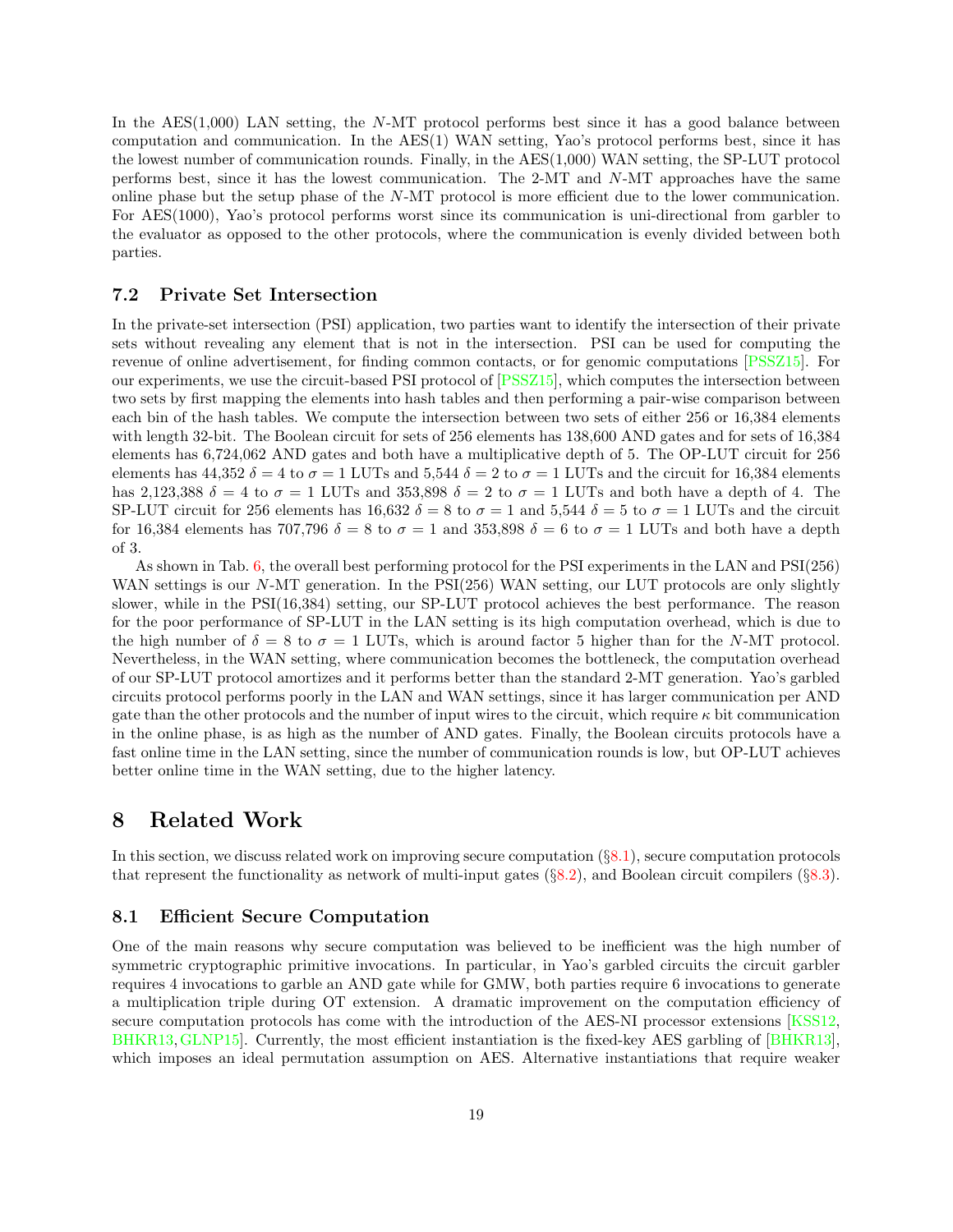assumptions and use pipelining techniques to improve efficiency have been given in [\[GLNP15\]](#page-22-2). In [\[ZRE15\]](#page-24-3) it was shown how to reduce the communication in Yao's garbled circuits to  $2\kappa$  bits per AND gate and it was proven that this matches the lower bound. In [\[KKS16\]](#page-23-12) the authors utilize the fact that AND gates in Yao's garbled circuits where one party knows the plaintext input can be garbled at lower cost to reduce the communication for specific circuits.

One approach to circumvent the high cost for certain operations are mixed-protocols, which mix secure computation protocols that operate on arithmetic and Boolean circuits. Thereby, a function can be divided in sub-blocks that are evaluated in the secure computation protocol for which the representation is more efficient. The TASTY framework  $[HKS+10]$  combined additively homomorphic encryption and Yao's garbled circuits protocol. The ABY framework [\[DSZ15\]](#page-22-7) used OT instead of homomorphic encryption to compute the multiplication. Our work can be combined with these approaches to achieve another degree of freedom when constructing mixed-protocols.

## <span id="page-19-0"></span>8.2 Multi-Input Gates in Secure Computation

The gate-evaluation secret sharing approach (GESS) [\[Kol05\]](#page-23-13) is an information theoretic variant of garbled circuits that can be based on OT and performs secure computation in a constant number of rounds. The idea of GESS is to process the circuit from the outputs to the inputs such that shares on the output wires determine the shares on the input wires, which leads to a quadratic size increase in circuit depth for shares on the input wires. Sliced-GESS [\[KK12\]](#page-23-3) efficiently extends GESS to circuits with higher depth at the cost of an increased number of communication rounds by slicing the circuit into sub-circuits of constant depth, which are connected via a string selection OT (security against a covert client can be achieved using longer strings as selection bits in the OTs). The efficiency of sliced-GESS is not experimentally evaluated but according to an unpublished full version<sup>[2](#page-19-1)</sup>, the performance for a rectangular circuit is  $(112 + \kappa)/3 = 80$ -bit per gate, where each slice has depth  $d' = 3$ ,  $\kappa = 128$  and with the OT extension optimization of [\[KK13,](#page-23-1) [ALSZ13\]](#page-21-3), which reduces the number of sent ciphertexts from two to one. In contrast to sliced-GESS, our SP-LUT approach can achieve less communication for some functionalities, e.g., as little as half a ciphertext (62 bit) per AND gate when computing the equality between two 7 bit values (cf. Tab. [5](#page-13-0) where the equality circuit has 6 AND gates).

 $[IKM+13]$  $[IKM+13]$  outlines a scheme called *one-time truth tables (OTTTs)*, which relies on representing the whole function as a single truth-table and allows the evaluation of an arbitrary-size truth-table in a constant number of rounds and with linear communication complexity in the input length during the online phase using correlated randomness that is pre-computed in the setup phase. However, the scheme scales poorly for functions with large input size as the setup phase requires super-polynomial communication and storage in the length of the function's input. [\[DZ16\]](#page-22-3) tailors the pre-computed randomness to AES S-boxes to allow an efficient online evaluation of AES with security against malicious adversaries. Their setup phase, however, becomes very communication intensive, since all possible outcomes for every AES S-box have to be pre-computed once. We present and analyze the efficiency of  $[IKM+13]$  with pre-computation using  $[DZ16]$ in §[4.2](#page-9-0) and give a protocol that improves on the communication complexity in the setup phase for practical input sizes in §[4.3.](#page-9-1)

FastGC [\[HEKM11\]](#page-22-4) and its memory-efficient optimization of [\[HS13\]](#page-22-13) used Yao's protocol to evaluate multi-input gates. Using the garbled row reduction technique [\[NPS99\]](#page-24-14), this approach requires  $\kappa \sigma \cdot (2^{\delta} - 1)$  bits communication in the setup phase for a LUT with  $\delta$  input and  $\sigma$  output bits and, in the online phase, requires constant rounds and no communication. However, a traditional 2-input gate Boolean circuit evaluation using Yao's protocol is more efficient than a multi-input gate evaluation, since the communication for multi-input garbled tables scales exponentially in  $\delta$ .

A concurrent and independent work introduces TinyTable [\[DNNR16\]](#page-22-14), a malicious secure computation protocol that uses pre-computed tables for secure evaluation of functions. TinyTable was shown to achieve better online communication for 2-input AND gates in the semi-honest model. For tables with more inputs, its online phase was evaluated only on the AES SBox. In order to pre-compute the tables, [\[DNNR16\]](#page-22-14) uses the

<span id="page-19-1"></span><sup>&</sup>lt;sup>2</sup>Available at <http://www.cs.technion.ac.il/~ranjit/papers/slicegess.pdf>.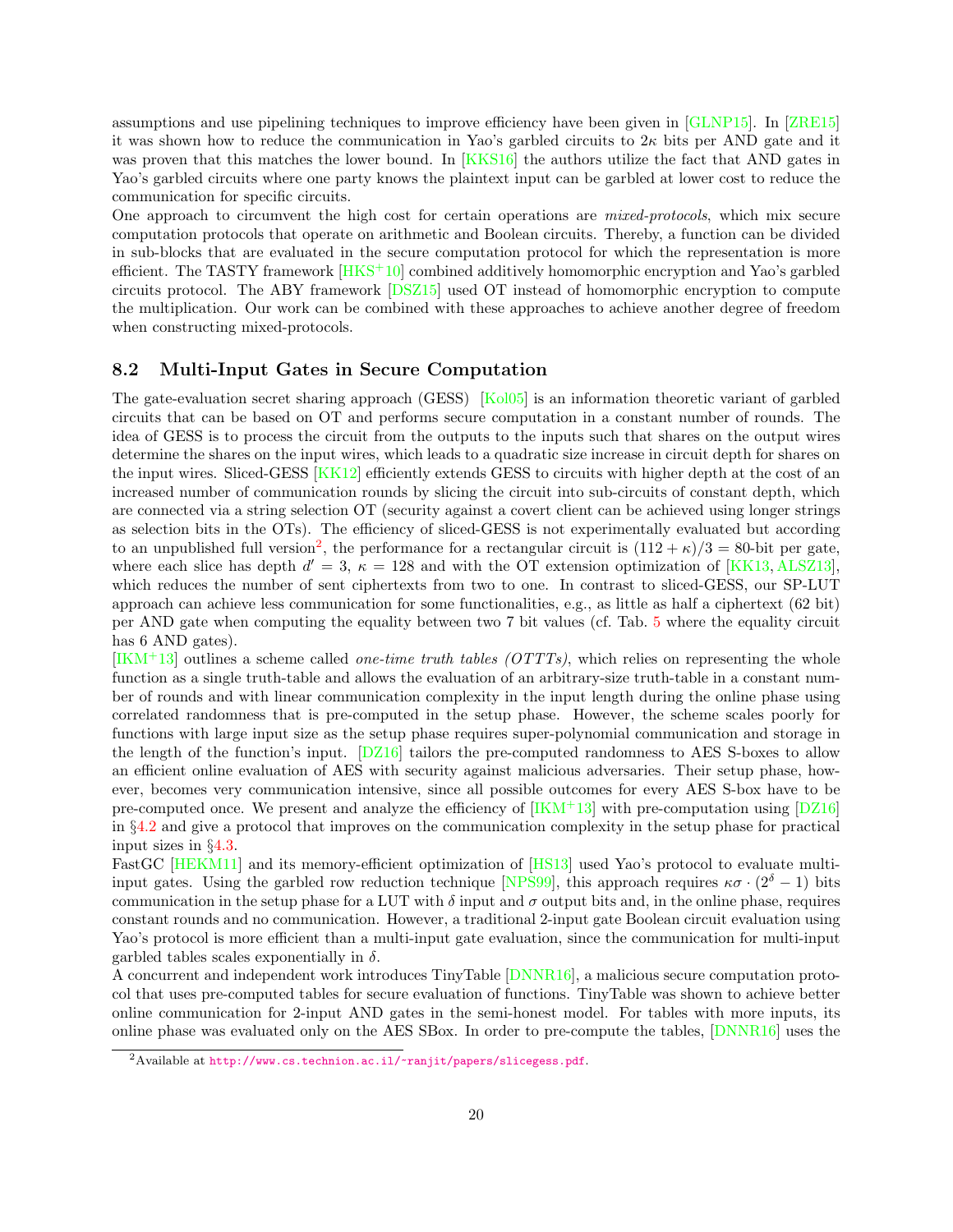same idea as  $[DZ16]$ , outlined in §[4.2,](#page-9-0) namely to pre-compute the circuit once for every input combination. which results in a large communication overhead in the setup phase.

A recent work [\[GLMY16\]](#page-22-15) proposes to garble a circuit as independent smaller sub-components, which reduces the communication cost in the online phase but results in a multi-round protocol and more overall communication.

An ongoing and independent work outlines a polynomial-based garbling scheme in Yao's protocol [\[MPS15\]](#page-23-4). The scheme requires the function to be represented as building blocks with multiple inputs instead of 2-input gates. We view their work as orthogonal to ours, since they focus on the constant-round Yao's protocol while our approach focuses on multi-round secret-sharing based protocols.

New garbling techniques that allow Yao's garbled circuits protocol to evaluate several functions more efficiently than a regular linear garbling scheme were given in [\[BMR16\]](#page-21-10). In particular, the authors showed that their garbling techniques allows a more efficient evaluation of arithmetic circuits and multi-input threshold gates in Boolean circuits. For general Boolean circuit constructions, the authors give a construction that is of theoretical interest since it circumvents the  $2\kappa$  lower bound of [\[ZRE15\]](#page-24-3) when evaluating a single AND gate but does not generalize to arbitrary circuits.

Our techniques for evaluating d-input gates via 1-out-of- $2^d$  OT on bitstrings is a very natural generalization of the original GMW construction for evaluating 2-input gates using 1-out-of-4 OT as described in [\[Gol04,](#page-22-5) Sect. 7.3.3]. The main new observation is that using the 1-out-of-N OT extension protocol of [\[KK13\]](#page-23-1) (and the additional optimizations we propose in our work), this can be done in a highly efficient manner. This observation was also made and used in the concurrent and independent work of [\[KKW17\]](#page-23-14), where the authors showed how to efficiently overlay a large number of switch branches in secure computation and propose to evaluate switch statements in GMW using the 1-out-of-N OT extension protocol of  $[KK13]$ . They also stress that their scheme can be adapted to efficiently evaluate multi-input gates in the GMW protocol.

## <span id="page-20-1"></span>8.3 Boolean Circuit Compilers

Circuit compilers abstract the complexity of designing Boolean circuits by compiling a high level language (such as Java or C or Verilog) into a Boolean circuit. CBMC-GC [\[HFKV12\]](#page-22-16) uses a model checker to generate a Boolean circuit from a description in C. The portable circuit format (PCF) [\[KSMB13\]](#page-23-15) compiles high level code into an assembler-like representation. The programming framework ObliVM  $[LWN^+15]$  introduces a special purpose language which is compiled into a memory-trace oblivious program based on Boolean circuits and ORAM. TinyGarble  $[SHS^+15, DDK^+15]$  $[SHS^+15, DDK^+15]$  $[SHS^+15, DDK^+15]$  presents a radically different approach of leveraging already established hardware synthesis tools within a fully automated toolchain to compile a circuit description in a hardware description language such as VHDL or Verilog into a Boolean circuit. In our work, we go beyond the TinyGarble approach and utilize and re-purpose LUT-based synthesis tools which are used to map circuit implementations on Field Programmable Gate Arrays (FPGAs) to generate LUT representations for a wide range of functions.

## <span id="page-20-0"></span>9 Conclusion and Future Work

The current bottleneck in most implementations of semi-honest secure two-party computation protocols are the network bandwidth and latency. In this work, we show how to significantly reduce the communication as well as the round complexity at the cost of increased computation. For secure computation on Boolean circuits, we reduce the communication from  $2\kappa$ -bit to nearly a single  $\kappa$ -bit ciphertext per AND gate. Furthermore, we outline how to significantly improve round complexity and the communication complexity by representing the functionality as a network of lookup tables (LUTs). We introduce two protocols, OP-LUT and SP-LUT, for evaluating LUTs and a compiler that leverages a hardware synthesis tool that we customize to automatically translate functions from a high-level description to a LUT representation. Finally, we show that our SP-LUT protocol achieves a remarkable 3-4x better round complexity and reduces the communication beyond even the one  $\kappa$ -bit per AND gate boundary that we achieve by evaluating a Boolean circuit using GMW even with our improved pre-computation for many basic operations. In addition, our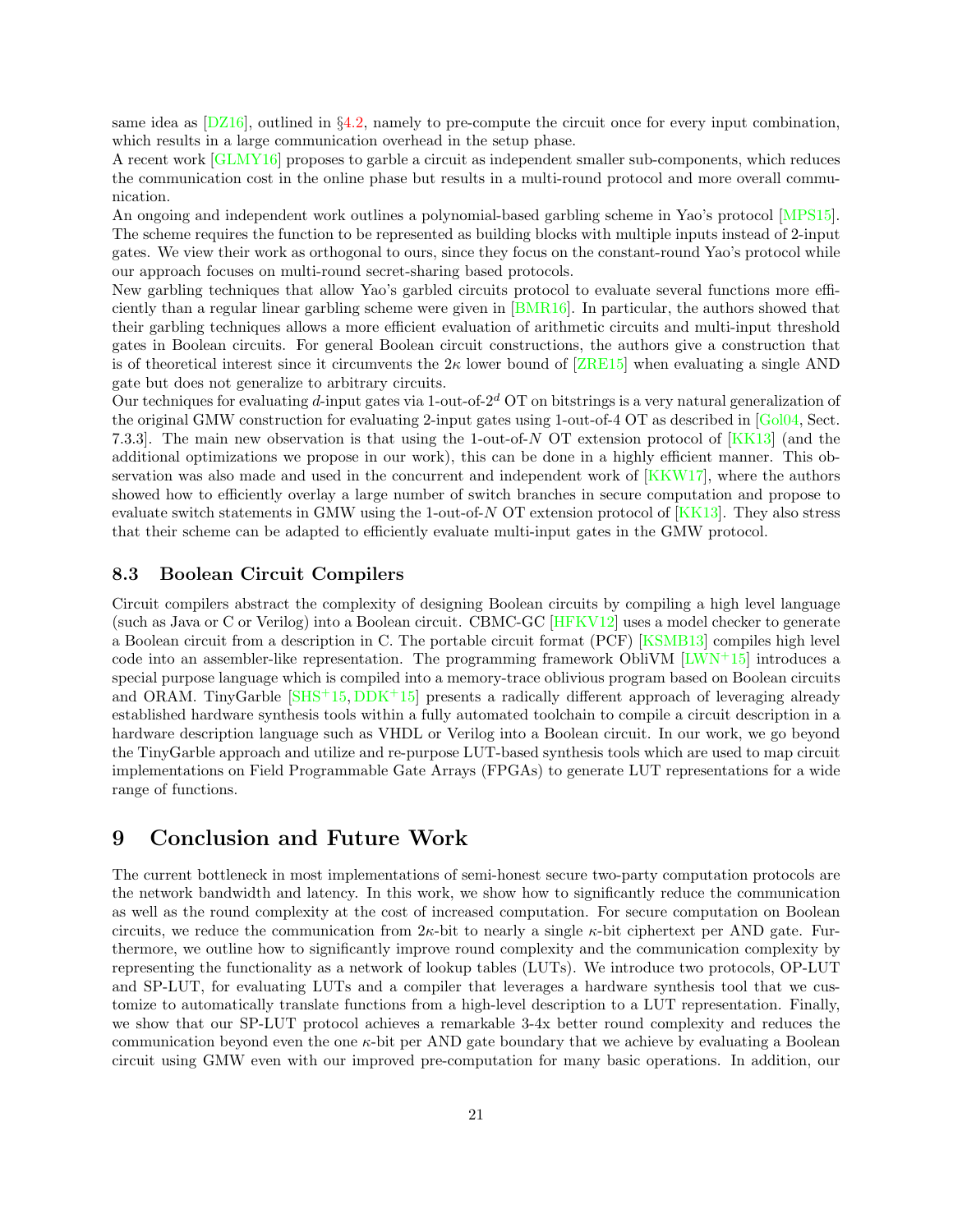LUT protocols can be freely combined with a Boolean circuit evaluation using GMW, incurring no additional costs and achieving the benefits of both representations.

We see multiple interesting research questions for future work: A) Is it possible to improve the LUT compiler? Even though the hardware synthesis tools already generated optimized circuits with good performance, we see potential in extracting XOR gates from LUTs, since XORs can be evaluated for free. This would result in LUTs with less inputs and outputs. B) Is it possible to combine the efficient setup phase of our SP-LUT approach with the efficient online phase of our OP-LUT approach and thereby obtain a protocol that achieves both, an efficient setup as well as an efficient online phase? C) Do our protocols extend to stronger adversaries?

# Acknowledgments

This work has been partially funded by the European Union's 7th Framework Program (FP7/2007-2013) under grant agreement n.609611 (PRACTICE), by the German Federal Ministry of Education and Research (BMBF) within CRISP, by the DFG as part of projects S5 and E4 within the CRC 1119 CROSSING. This work is in parts supported by NSF awards 1619261 and 1649423 and AFOSR/MURI FA9550-14-1-0351.

# References

- <span id="page-21-3"></span>[ALSZ13] G. Asharov, Y. Lindell, T. Schneider, and M. Zohner. More efficient oblivious transfer and extensions for faster secure computation. In CCS'13, pages 535–548. ACM, 2013.
- <span id="page-21-6"></span>[Alt] Altera Inc. Quartus prime design software. [https://www.altera.com/products/](https://www.altera.com/products/design-software/fpga-design/quartus-prime/overview.html) [design-software/fpga-design/quartus-prime/overview.html](https://www.altera.com/products/design-software/fpga-design/quartus-prime/overview.html).
- <span id="page-21-9"></span>[ARS+15] M. Albrecht, C. Rechberger, T. Schneider, T. Tiessen, and M. Zohner. Ciphers for MPC and FHE. In *EUROCRYPT'15*, volume 9056 of *LNCS*, pages 430–454. Springer, 2015.
- <span id="page-21-4"></span>[BB94] M. L. Bonet and S. R. Buss. Size-depth tradeoffs for Boolean fomulae. Information Processing Letters, 49(3):151–155, 1994.
- <span id="page-21-0"></span>[BCD<sup>+</sup>09] P. Bogetoft, D. L. Christensen, I. Damgård, M. Geisler, T. P. Jakobsen, M. Krøigaard, J. D. Nielsen, J. B. Nielsen, K. Nielsen, J. Pagter, M. I. Schwartzbach, and T. Toft. Secure multiparty computation goes live. In FC'09, volume 5628 of LNCS, pages 325–343. Springer, 2009.
- <span id="page-21-7"></span>[Ber] Berkeley Logic Synthesis. ABC: a system for sequential synthesis and verification, release 70930. <http://www.eecs.berkeley.edu/~alanmi/abc/>.
- <span id="page-21-2"></span>[BHKR13] M. Bellare, V. Hoang, S. Keelveedhi, and P. Rogaway. Efficient garbling from a fixed-key blockcipher. In S&P'13, pages 478–492. IEEE, 2013.
- <span id="page-21-1"></span>[BJSV15] D. Bogdanov, M. Jõemets, S. Siim, and M. Vaht. How the Estonian tax and customs board evaluated a tax fraud detection system based on secure multi-party computation. In  $FC'15$ , volume 8975 of LNCS, pages 227–234. Springer, 2015.
- <span id="page-21-10"></span>[BMR16] M. Ball, T. Malkin, and M. Rosulek. Garbling gadgets for boolean and arithmetic circuits. In CCS'16, pages 565–577. ACM, 2016.
- <span id="page-21-8"></span>[BP05] J. Boyar and R. Peralta. The exact multiplicative complexity of the Hamming weight function. Electronic Colloquium on Computational Complexity (ECCC'05), TR05(049), 2005.
- <span id="page-21-5"></span>[BP12] J. Boyar and R. Peralta. A small depth-16 circuit for the AES S-box. In Information Security and Privacy Research (SEC'12), volume 376 of IFIP Advances in Information and Communication Technology, pages 287–298. Springer, 2012.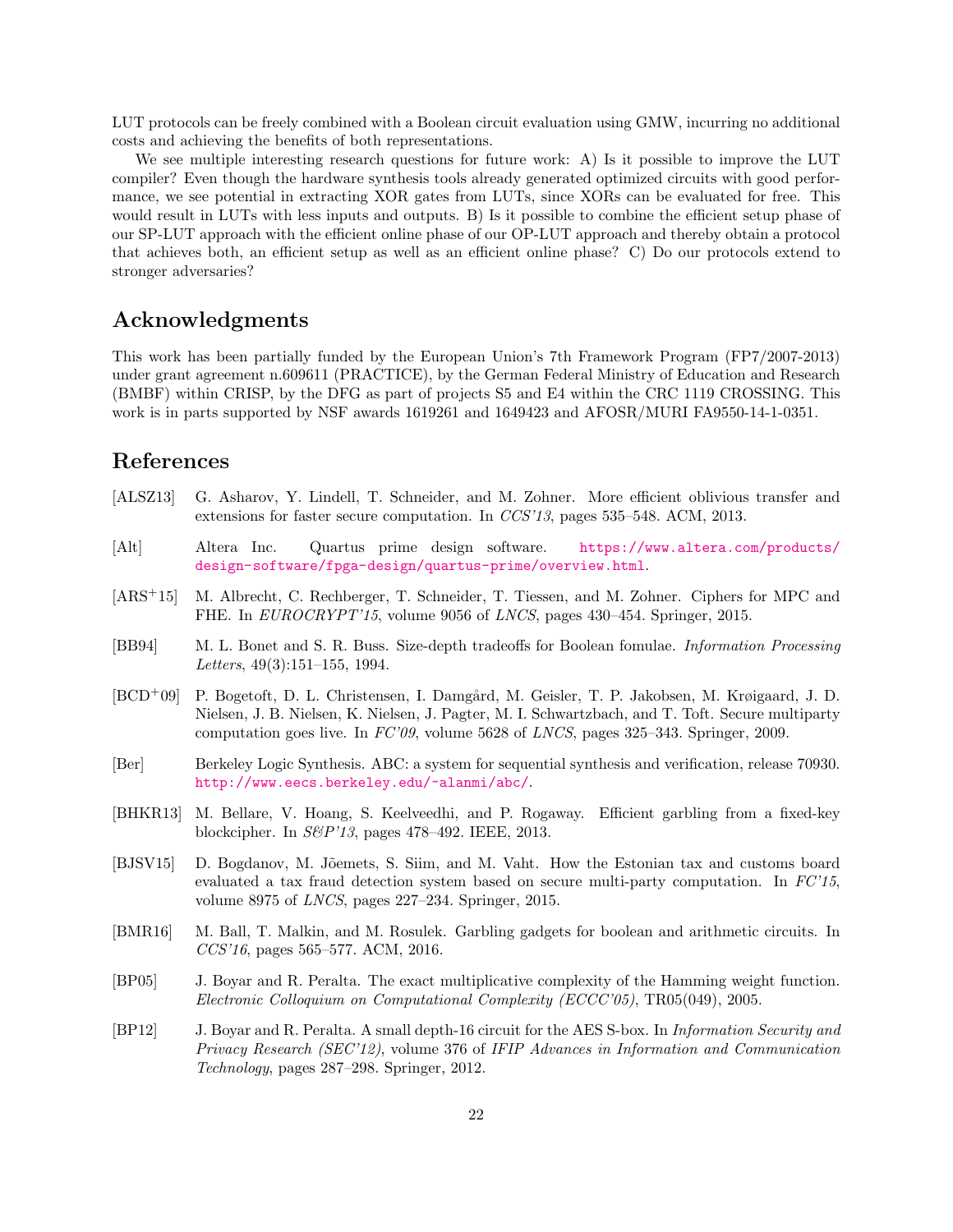- <span id="page-22-8"></span>[CO15] T. Chou and C. Orlandi. The simplest protocol for oblivious transfer. In Progress in Cryptology  $-$  LATINCRYPT'15, volume 9230 of LNCS, pages 40–58. Springer, 2015.
- <span id="page-22-6"></span>[DDK+15] D. Demmler, G. Dessouky, F. Koushanfar, A.-R. Sadeghi, T. Schneider, and S. Zeitouni. Automated synthesis of optimized circuits for secure computation. In CCS'15, pages 1504–1517. ACM, 2015.
- <span id="page-22-1"></span>[DKS+17] Ghada Dessouky, Farinaz Koushanfar, Ahmad-Reza Sadeghi, Thomas Schneider, Shaza Zeitouni, and Michael Zohner. Pushing the communication barrier in secure computation using lookup tables. In 24. Annual Network and Distributed System Security Symposium (NDSS'17). The Internet Society, 2017.
- <span id="page-22-14"></span>[DNNR16] I. Damgård, J. B. Nielsen, M. Nielsen, and S. Ranellucci. Gate-scrambling revisited - or: The TinyTable protocol for 2-party secure computation. Cryptology ePrint Archive, Report 2016/695, 2016.
- <span id="page-22-7"></span>[DSZ15] D. Demmler, T. Schneider, and M. Zohner. ABY - a framework for efficient mixed-protocol secure two-party computation. In NDSS'15. The Internet Society, 2015.
- <span id="page-22-3"></span>[DZ16] I. Damgård and R. W. Zakarias. Fast oblivious AES: A dedicated application of the MiniMac protocol. In AFRICACRYPT'16, volume 9646 of LNCS, pages 245–264. Springer, 2016.
- <span id="page-22-9"></span>[FJJBT16] T. Kasper Frederiksen, T. P. Jakobsen, Nielsen J. B, and R. Trifiletti. On the complexity of additively homomorphic UC commitments. In TCC'16, volume 9562 of LNCS, pages 542–565. Springer, 2016.
- <span id="page-22-15"></span>[GLMY16] A. Groce, A. Ledger, A. J. Malozemoff, and A. Yerukhimovich. CompGC: Efficient offline/online semi-honest two-party computation. Cryptology ePrint Archive, Report 2016/458, 2016.
- <span id="page-22-2"></span>[GLNP15] S. Gueron, Y. Lindell, A. Nof, and B. Pinkas. Fast garbling of circuits under standard assumptions. In CCS'15, pages 567–578. ACM, 2015.
- <span id="page-22-10"></span>[GM16] S. Gueron and N. Mouha. Simpira v2: A family of efficient permutations using the AES round function. Cryptology ePrint Archive, Report 2016/122, 2016.
- <span id="page-22-0"></span>[GMW87] O. Goldreich, S. Micali, and A. Wigderson. How to play any mental game or a completeness theorem for protocols with honest majority. In STOC'87, pages 218–229. ACM, 1987.
- <span id="page-22-5"></span>[Gol04] O. Goldreich. Foundations of Cryptography, volume 2: Basic Applications. Cambridge University Press, 2004.
- <span id="page-22-4"></span>[HEKM11] Y. Huang, D. Evans, J. Katz, and L. Malka. Faster secure two-party computation using garbled circuits. In USENIX Security'11, pages 539–554. USENIX, 2011.
- <span id="page-22-16"></span>[HFKV12] A. Holzer, M. Franz, S. Katzenbeisser, and H. Veith. Secure two-party computations in ANSI C. In CCS'12, pages 772–783. ACM, 2012.
- <span id="page-22-12"></span>[HKS<sup>+</sup>10] W. Henecka, S. Kögl, A.-R. Sadeghi, T. Schneider, and I. Wehrenberg. TASTY: Tool for Automating Secure Two-partY computations. In CCS'10, pages 451–462. ACM, 2010.
- <span id="page-22-13"></span>[HS13] W. Henecka and T. Schneider. Faster secure two-party computation with less memory. In ACM Symposium on Information, Computer and Communications Security (ASIACCS'13), pages 437–446. ACM, 2013.
- <span id="page-22-11"></span>[Hua12] Y. Huang. Practical secure two-party computation. Ph.D. Thesis, 2012. Online: [https:](https://yhuangpress.files.wordpress.com/2014/02/dissertation.pdf) [//yhuangpress.files.wordpress.com/2014/02/dissertation.pdf](https://yhuangpress.files.wordpress.com/2014/02/dissertation.pdf).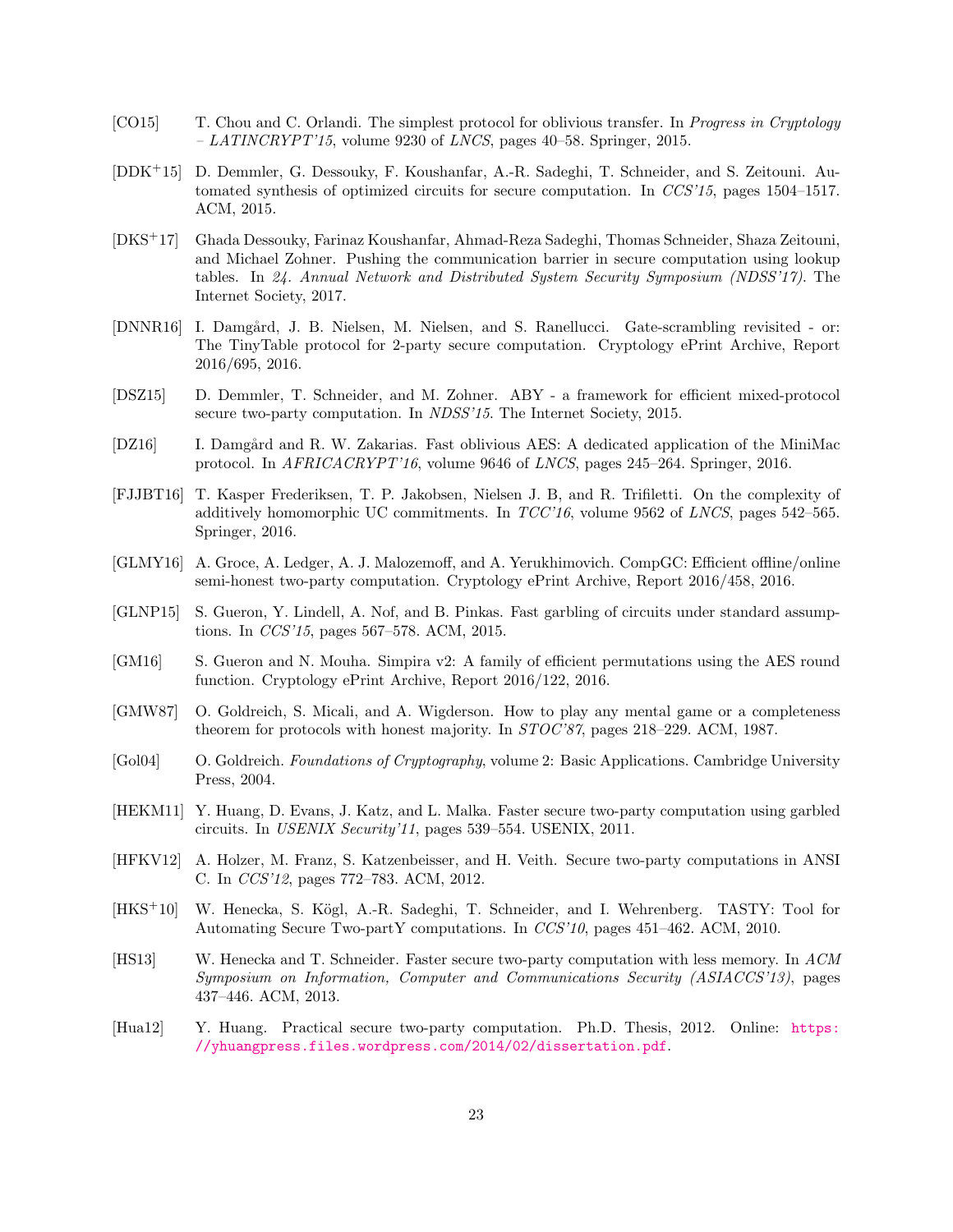- <span id="page-23-2"></span>[IKM+13] Y. Ishai, E. Kushilevitz, S. Meldgaard, C. Orlandi, and A. Paskin-Cherniavsky. On the power of correlated randomness in secure computation. In TCC'13, volume 7785 of LNCS, pages 600–620. Springer, 2013.
- <span id="page-23-6"></span>[IKNP03] Y. Ishai, J. Kilian, K. Nissim, and E. Petrank. Extending oblivious transfers efficiently. In  $CRYPTO'03$ , volume 2729 of  $LNCS$ , pages 145–161. Springer, 2003.
- <span id="page-23-5"></span>[IR89] R. Impagliazzo and S. Rudich. Limits on the provable consequences of one-way permutations. In STOC'89, pages 44–61. ACM, 1989.
- <span id="page-23-3"></span>[KK12] V. Kolesnikov and R. Kumaresan. Improved secure two-party computation via informationtheoretic garbled circuits. In SCN'12, volume 7485 of LNCS, pages 205–221. Springer, 2012.
- <span id="page-23-1"></span>[KK13] V. Kolesnikov and R. Kumaresan. Improved OT extension for transferring short secrets. In  $CRYPTO'13$ , volume 8043 of *LNCS*, pages 54–70. Springer, 2013.
- <span id="page-23-12"></span>[KKS16] C. Kempka, R. Kikuchi, and K. Suzuki. How to circumvent the two-ciphertext lower bound for linear garbling schemes. In  $ASIACRYPT'16$ , volume 10032 of LNCS, pages 967–997. Springer, 2016.
- <span id="page-23-14"></span>[KKW17] W. S. Kennedy, V. Kolesnikov, and G. T. Wilfong. Overlaying conditional circuit clauses for secure computation. In ASIACRYPT'17, volume 10625 of LNCS, pages 499–528. Springer, 2017.
- <span id="page-23-13"></span>[Kol05] V. Kolesnikov. Gate evaluation secret sharing and secure one-round two-party computation. In ASIACRYPT'05, volume 3788 of LNCS, pages 136–155. Springer, 2005.
- <span id="page-23-0"></span>[KS08] V. Kolesnikov and T. Schneider. Improved garbled circuit: Free XOR gates and applications. In ICALP'08, volume 5126 of LNCS, pages 486–498. Springer, 2008.
- <span id="page-23-15"></span>[KSMB13] B. Kreuter, A. Shelat, B. Mood, and K. Butler. PCF: A portable circuit format for scalable two-party secure computation. In USENIX Security'13, pages 321-336. USENIX, 2013.
- <span id="page-23-8"></span>[KSS12] B. Kreuter, A. Shelat, and C. Shen. Billion-gate secure computation with malicious adversaries. In USENIX Security'12, pages 285–300. USENIX, 2012.
- <span id="page-23-16"></span>[LWN+15] C. Liu, X. Wang, K. Nayak, Y. Huang, and E. Shi. ObliVM: A programming framework for secure computation. In  $S\&P'15$ , pages 359-376. IEEE, 2015.
- <span id="page-23-10"></span>[MCB07] A. Mishchenko, S. Chatterjee, and R. K. Brayton. Improvements to technology mapping for LUT-based FPGAs. IEEE Transactions on Computer-Aided Design of Integrated Circuits and Systems (TCAS'07), 26(2):240–253, 2007.
- <span id="page-23-9"></span>[MCCB07] A. Mishchenko, S. Cho, S. Chatterjee, and R. Brayton. Combinational and sequential mapping with priority cuts. In IEEE/ACM International Conference on Computer-Aided Design (ICCAD'07), pages 354–361. IEEE, 2007.
- <span id="page-23-11"></span>[MMRR10] O. Martinello, F. S. Marques, R. P. Ribas, and A. I. Reis. KL-cuts: A new approach for logic synthesis targeting multiple output blocks. In Design, Automation Test in Europe Conference Exhibition (DATE'10), pages 777–782. IEEE, 2010.
- <span id="page-23-7"></span>[MNPS04] D. Malkhi, N. Nisan, B. Pinkas, and Y. Sella. Fairplay — a secure two-party computation system. In USENIX Security'04, pages 287–302. USENIX, 2004.
- <span id="page-23-4"></span>[MPS15] T. Malkin, V. Pastro, and A. Shelat. The whole is greater than the sum of its parts: Linear garbling and applications. Workshop talk at Securing Computation Workshop in Berkley, 2015. Online: <https://simons.berkeley.edu/talks/tal-malkin-2015-06-10>.